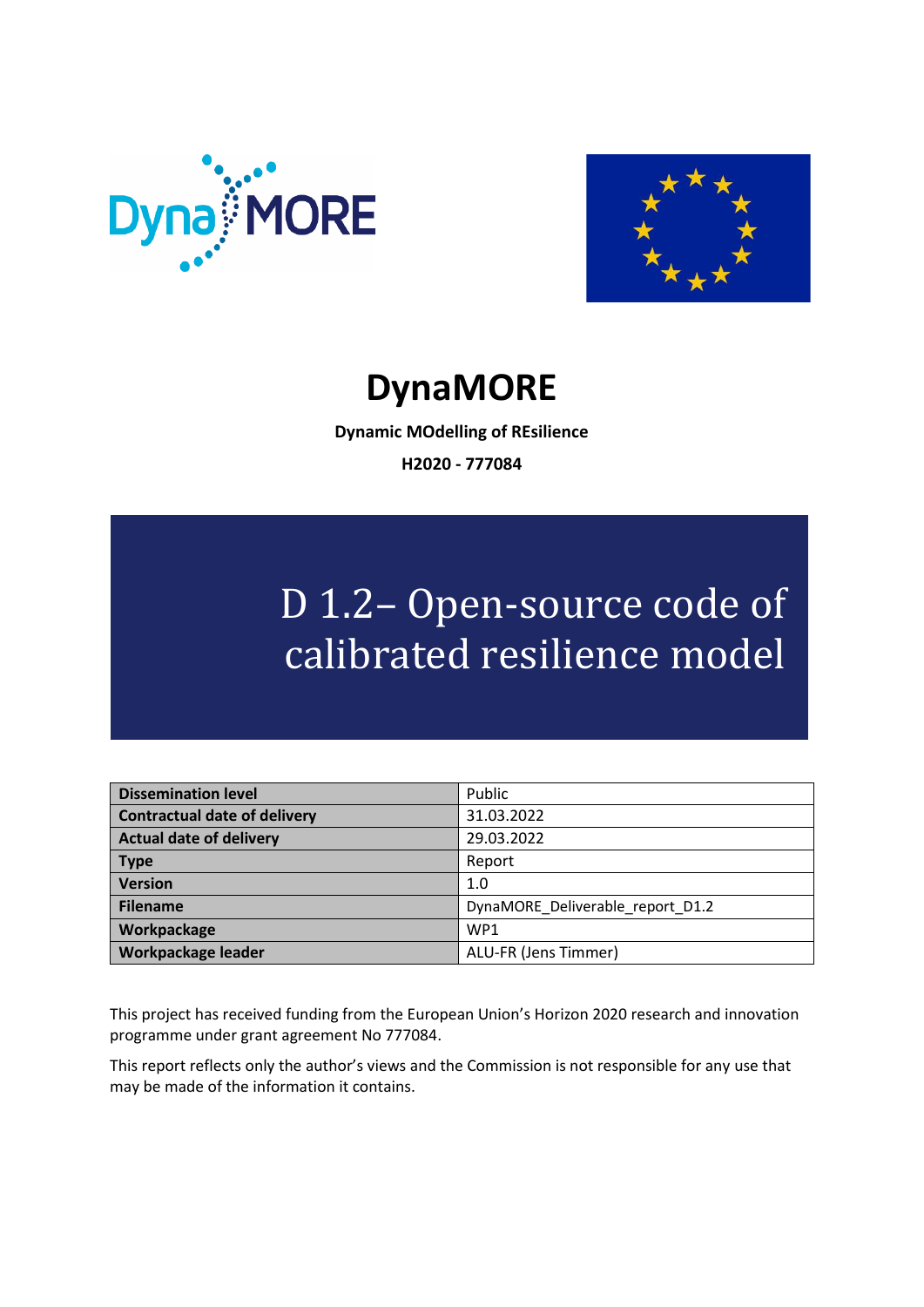#### **Author list**

| Organisation                    | Name        | Contact information                      |
|---------------------------------|-------------|------------------------------------------|
| University of Freiburg, Germany |             | Shakoor Pooseh   shakoor.pooseh@fdm.uni- |
|                                 |             | freiburg.de                              |
| University of Freiburg, Germany | Jens Timmer | jeti@fdm.uni-freiburg.de                 |

#### **Executive Summary**

This report summarizes the implementation of an exogenous linear autoregressive mixedeffects model for the estimation of intra-individual dynamic networks of affects in the programming language Julia. The model is suitable for data acquired by ecological momentary assessment. We lay down the theoretical background and the build up of the data types and functions that represent the data generating process in a step-by-step fashion. We also provide the tools which are necessary to prepare simulated and real data to be fitted by the Julia package *MixedModels.jl*. At this stage the model is calibrated through simulation and the source code is stored in a private password protected GitLab repository, maintained by WP2, under [https://gitlab.imbi.uni](https://gitlab.imbi.uni-freiburg.de/DynaMORE/larmex)[freiburg.de/DynaMORE/larmex.](https://gitlab.imbi.uni-freiburg.de/DynaMORE/larmex) This model will be further calibrated and validated using real data and eventually will be published as a Julia package by the end of DynaMORE project.

The following sections of this text are written and maintained as a Jupyter notebook in Julia and will accompany the final published open-source code as its manual.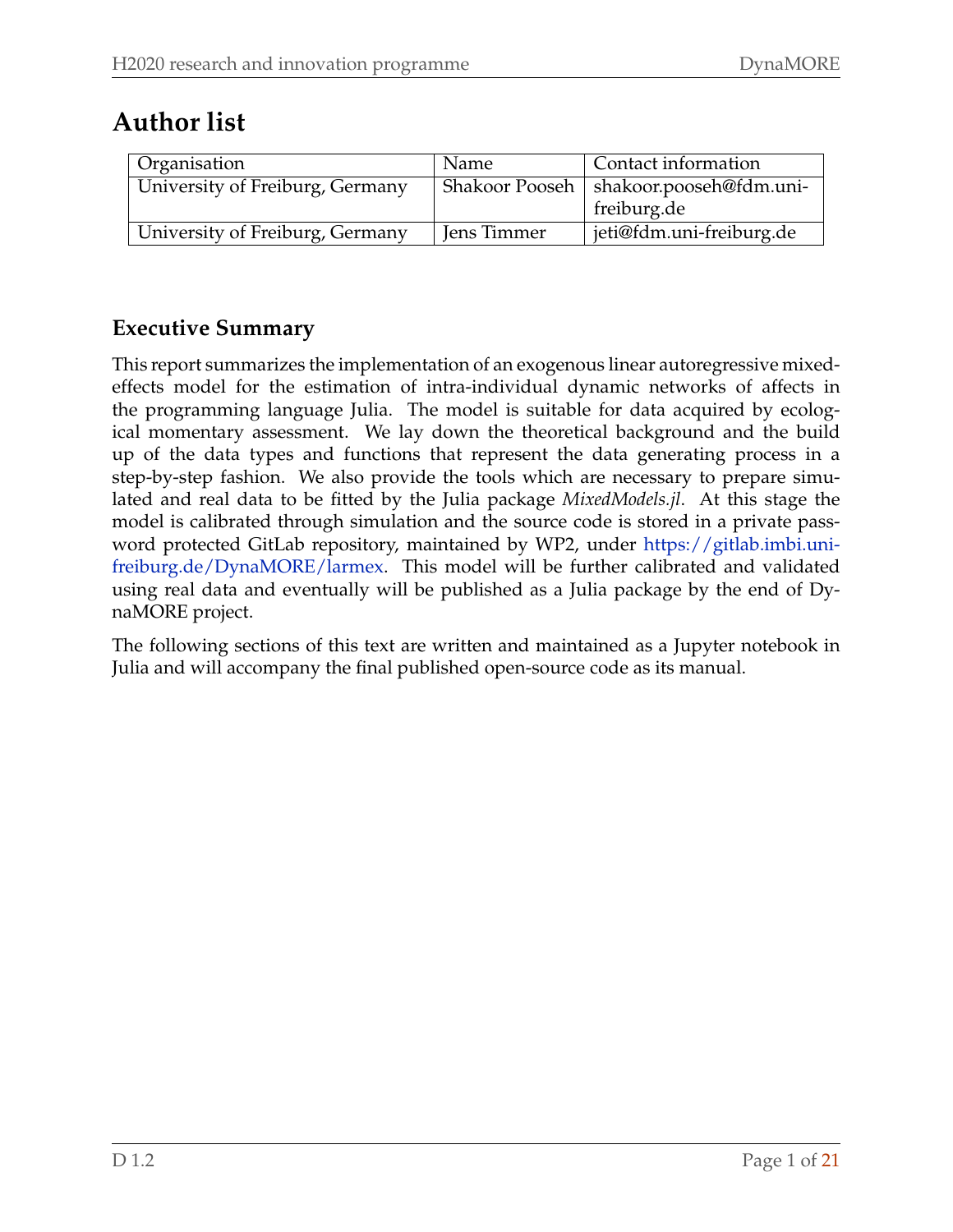#### **1 Introduction**

<span id="page-2-0"></span>We consider very simple directed intra-individual networks comprising two symptom nodes and one node for external factors. The two symptom nodes interact by enhancing or dampening each other and the external factors are assumed to be acting on both nodes in a one-way fashion, i.e. the possible effects of a symptom on the perception of external factors are neglected.



**Figure 1:** Variables, *S*1 and *S*2, interact with each other leading to temporal correlation meaning that the value of the source variable (node) at time *t* has an impact on the value of its target at time *t* + 1. Looped arrows indicate autoregressive effects. Exogenous factors act on moods at the same time in a one-way fashion. Blue and red arrows indicate activation and suppression respectively. Different thicknesses stand for distinct interaction strengths. Dashed arrows indicate contemporaneous effects while solid ones are indicative of possible temporal causalities.

Assuming intensive longitudinal data through **ecological momentary assessment**, we formalize the mathematical representation of such networks, Figure [1,](#page-2-0) by exogenous Linear Auto-Regressive Mixed-Effects (**LARMEx**) models such that the autoregressive coefficients represent the interactions and the external factors enter the model as exogenous covariates. We let every parameter in the model to have fixed and random components aiming at networks that are allowed to have variable structures over reasonable units of time like days or weeks depending on the study design. Given the fact that a rich theoretical and computational literature furnishes classic linear mixed-effects models, we transform the autoregressive formulation to a classical one and use the already developed methods and tools. Then assuming our model is the true data generating process, we simulate data using a predefined set of parameters and investigate the performance and feasibility of this approach in delivering reliable estimates for different choices of the number of observations and the intensity of noise.

#### **2 Data generating process**

Let  $s_{i,t} = [s_1, s_2]_{i_t}^T$  $I_{i,t}$  be the 2  $\times$  1 vector corresponding to the symptom values from the *i*th day at any observation occasion  $t = 1, 2, ..., n_i$  where  $n_i$  is the number of observations per day and *T* denotes the transpose of a matrix.

Assuming that a collection of external factors (E) act on symptom nodes and their effect could vary between days, the evolution of *si*,*<sup>t</sup>* is represented by a LARMEx model as

$$
s_{i,t} = (\beta^{ar} + b_i^{ar})s_{i,t-1} + (\beta^e + b_i^e)e_{i,t} + (\beta^c + b_i^c) + \epsilon_{i,t},
$$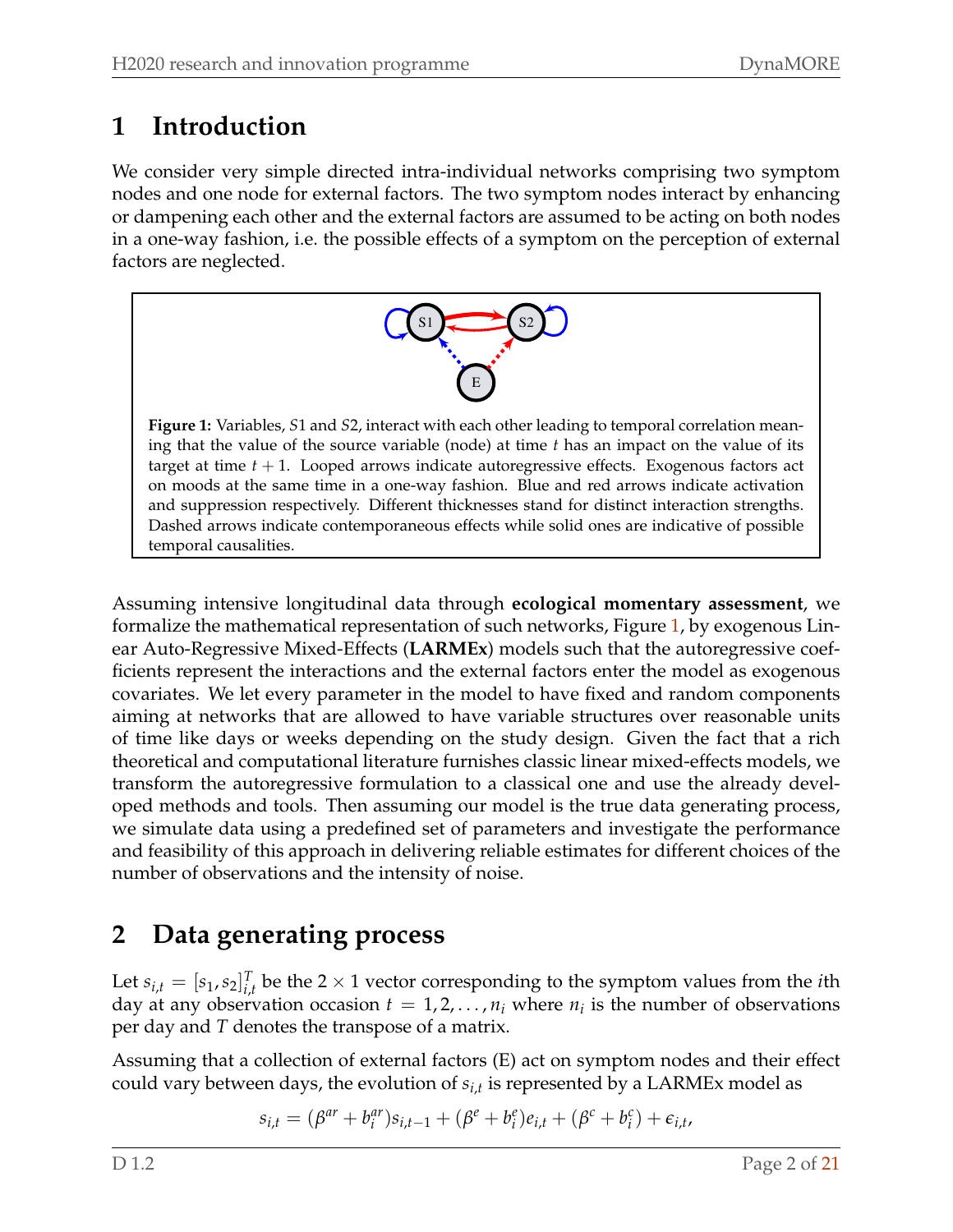in which *β* and *b* represent the fixed and random effects (FE and RE henceforth). The temporal (Granger-causal) connections between the symptoms are governed by the lag(1) autoregressive term,  $(\beta^{ar} + b_i^{ar})$ *<sup>ar</sup>*) $s$ <sub>*i*</sub>,*t*−1</sub>. The remaining terms represent the contemporaneous effects of E and the constants (intercepts). For simplicity we assume no connections from symptoms to E.

#### **3 Generating a set of known parameters**

For simulating data with this model we need to specify the parameters. In Julia we implement this using a struct.

```
mutable struct parLARMEx
```

```
nVar::Int \# number of temporally connected nodes
seed::Int # an integer to replicate, 0 to initialize the RNG anew
rng::AbstractRNG # RNG throught the simulation for consintency
nL2Max::Int # how many random-effects to generate
nSamp::Int # initial sample size for generating REs, see genRE_CS()
B_AR::Matrix{Float64} # fixed-effects autoregressive coefficients
B_E::Vector{Float64} # fixed-effects coefficients of exogenous factors
b_var::Matrix{Float64} # variance of group of random-effects
b_cov::Matrix{Float64} # variance-covariance matrix of random-effects
b_ar::Matrix{Float64} # random-effects for autoregressive coefficients
b_e::Matrix{Float64} # random-effects for exogenous coefficients
b_c::Matrix{Float64} # random-effects for constant terms
```
end

For the initialization of this struct we implement its constructor as

```
parLARMEx(;b=[], nVar=2, seed=0, nL2Max=100, nSamp=20000, B_ar=.3, B_e=.3,
           b_var=[.03 .03 .03])
```
where the keyword arguments are:

- b = []: if provided with a matrix, RE are extracted from it otherwise generated
- nVar = 2: number of temporally connected nodes
- seed = 0: an integer to replicate, 0 to initialize the random number generator (RNG) anew
- nL2Max = 100: how many RE to generate
- nSamp = 20000: initial sample size for generating RE, see genRE\_CS() for explanation
- B\_ar = .3: absolute value of FE autoregressive coefficients, = [] for random values between 0.1 and 0.6
- B\_e = .3: absolute value of FE exogenous coefficients, = [] for random values between 0.1 and 0.6
- b\_var = [.03 .03 .03]: for constructing a default variance-covariance of RE

For simplicity we restrict the fixed-effects to be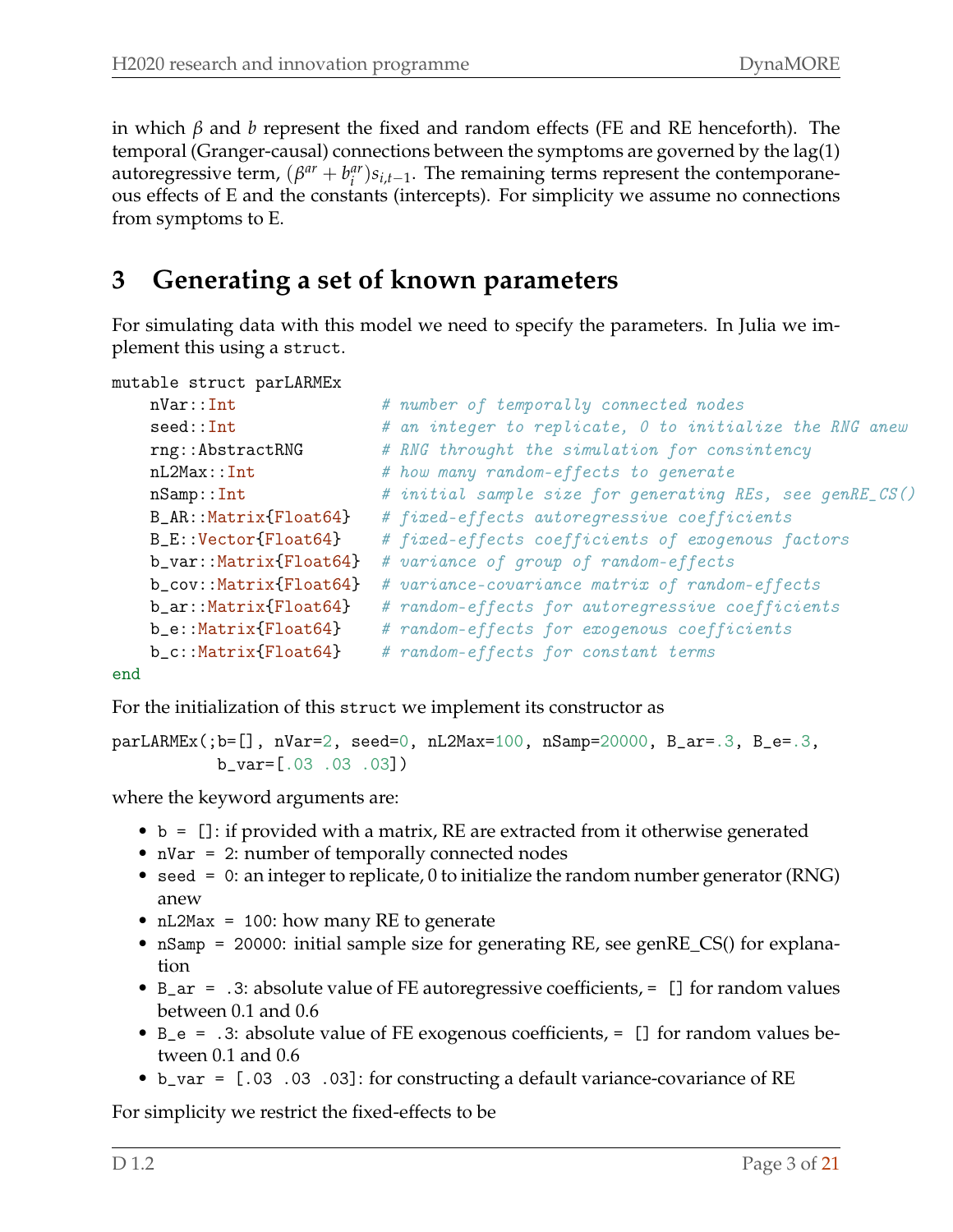$$
\beta^{ar} = \begin{bmatrix} 0.3 & -0.3 \\ -0.3 & 0.3 \end{bmatrix}, \quad \beta^e = \begin{bmatrix} 0.3 \\ -0.3 \end{bmatrix}, \quad \beta^c = \begin{bmatrix} 0 \\ 0 \end{bmatrix},
$$

which are generated using keywork arguments to the constructor of parLARMEx. It is also possible to initialize these with random values by passing []. The variance-covariance of the random-effects is built using b\_var to be

|  | 0.03             |      |      |                |                |      |      |  |
|--|------------------|------|------|----------------|----------------|------|------|--|
|  |                  | 0.03 |      |                | $\overline{0}$ |      |      |  |
|  |                  |      | 0.03 |                |                |      |      |  |
|  | $\left( \right)$ |      | 0    | 0.03           | 0              | 0    |      |  |
|  |                  |      |      | $\overline{0}$ | 0.03           | 0    |      |  |
|  |                  |      |      |                | $\theta$       | 0.03 |      |  |
|  |                  |      |      |                |                | 0    | 0.03 |  |
|  |                  |      |      |                |                |      |      |  |

This is not the final variance-covariance of the RE because one needs to control for the stability of the autoregressive process. To this end, we sample a number of nSamp = 20000 set from a multivariate normal distribution of  $MVN(0, G)$  and retain nL2Max = 100 set for which the absolute eigenvalues of  $\beta^{ar} + b^{ar}$  are less than one. These are stored in b\_ar, b\_e, b\_c, and the variance-covariance of this latter sample as b\_cov.

This process is accomplished by calling the function

```
genRE_CS(rng,G,B_AR,maxSbj,nSamp)
```
inside the constructor which updates the fields corresponding to the random-effects and their variance-covariance structure. In what follows we import the function definitions saved at the file helperSim. jl, included in the appendix, and then construct the parameters using a replicable RNG following seed = 1984.

```
[1]: | include("helperSim.jl");
```

```
[2]: \sigma = \text{parLARMEx}(\text{seed}=1984);
```
## **4 Generating data**

We assume that the data generating process has a two-level structure. The multiple observations are made on level I and these are nested in level II units. For EMA data, level I could be the observations within one day, as many as nObsL1, which are nested in single days with a total number of nL2. These characteristics together with the variancecovariance of noise, sigma, initial values for days, S0, and the vector of known exogenous factors, E, are stored in another struct.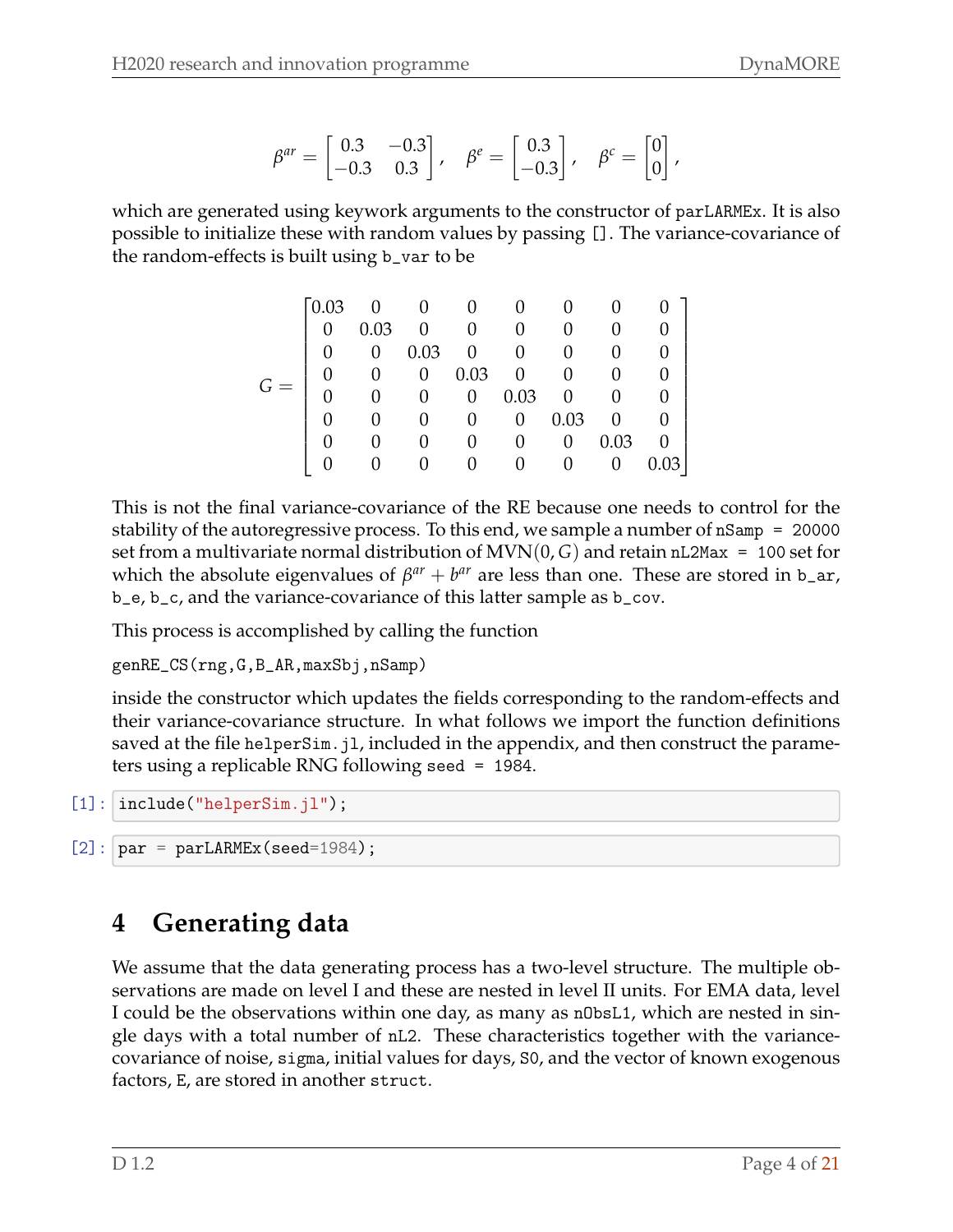```
mutable struct simLARMEx
   nObsL1::Int # number of observation on level I
   nL2::Int # number of units on level II
   sigma::Float64 # variance of noise
   S0::Matrix{Float64} # initial values each day
   E::Vector{Float64} # known exogenous factors
end
```
The constructor of this struct has the following signature,

```
simLARMEx(;rng=MersenneTwister(), nObsL1=10, nL2=36, sigma=.2, S0_max=.5, E=[])
```
and keyword arguments as:

- rng = MersenneTwister(): feed parLARMEx.rng for consistency and replication, initialized anew by default
- n0bsL1 = 10: number of observation on level I
- $nL2 = 36$ : number of units on level II
- sigma = .02: variance of noise
- S0\_max = .5: determines the amplitude of initial values and exogenous factors, 0.5 to keep trajectories mostly in [-1,1]
- $E = []$ : known exogenous factors of size [nL2 x n0bsL1], drawn randomly from [0,S0\_max] by default

The following code snippet sets up the configuration of the desired data set. The RNG is carried over to provide replicability. Finally, genData() gives the simulated data along with the noiseless data as dataframes and the signal-to-noise-ratio (SNR).

```
[3]: \sin = \sin \text{LARMEx}(\text{rng=par.rng});simData,simData0, SNR = genData(par,sim);
```

```
[4]: # show(first(simData, 5), allcols=true)
     latexify(round.(simData[1:5,:],digits=2))
```

| $[4]$ : | $idL2$   tL1 |         | S1      | S2               | E    |
|---------|--------------|---------|---------|------------------|------|
|         | 1.0          | $1.0\,$ | $-0.07$ | $0.44 \mid 0.27$ |      |
|         | 1.0          | 2.0     | $-0.03$ | $0.2\,$          | 0.49 |
|         | 1.0          | 3.0     | $0.2\,$ | $0.08 \mid 0.19$ |      |
|         | 1.0          | 4.0     | 0.3     | $-0.04$   0.23   |      |
|         | 1.0          | 5.0     | 0.19    | $-0.17$   0.26   |      |

The returned values are

- simData: the simulated data according to the setup so far
- simData0: the simulated data without the noise component used to calculate the SNR
- SNR: the ratio of the variance of noiseless data to that of noise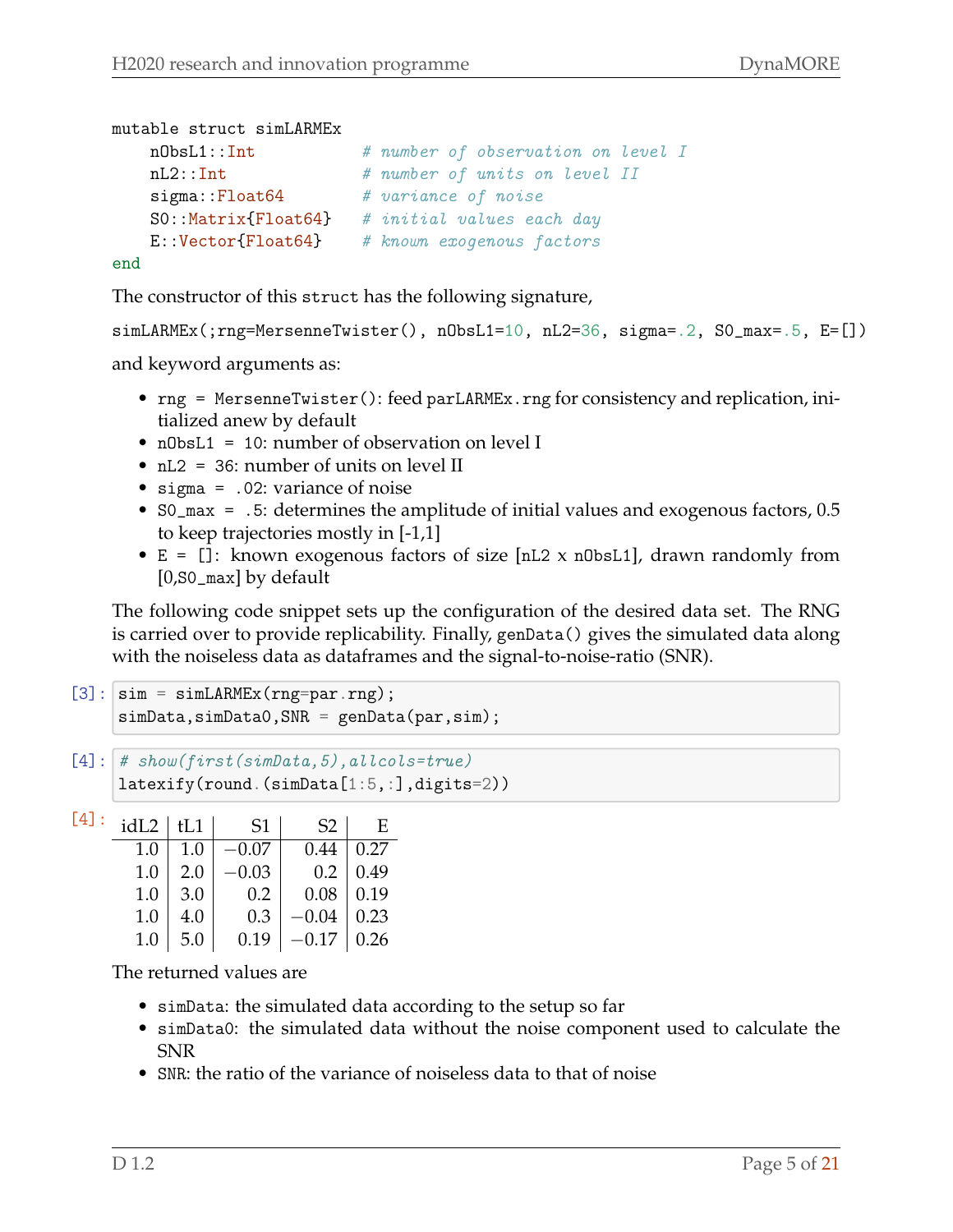#### **5 Transforming to classical mixed-effects model**

By stacking symptom values, parameters and covariates for every day separately, and forming the design matrices for fixed and random effects, *X* and *Z*, data from a single day takes the following matrix form which is equivalent to a linear mixed effects formulation.

$$
Y_i = X_i \beta + Z_i b_i + \epsilon_i
$$

In this formulation for a network of two symptoms and one external nodes one has

$$
Y_i = [s_{1,1} \ s_{1,2} \ \ldots \ s_{1,n_i} \ s_{2,1} \ s_{2,2} \ \ldots \ s_{2,n_i}]_i^T, \quad \beta = [\beta_{11} \ \beta_{12} \ \beta_{21} \ \beta_{22} \ \beta_1^e \ \beta_2^e \ \beta_1^c \ \beta_2^c]^T
$$

and

$$
X_{i} = Z_{i} = \begin{bmatrix} s_{1,0} & s_{2,0} & 0 & 0 & 1 & e_{1} & 0 & 0 \\ s_{1,1} & s_{2,1} & 0 & 0 & 1 & e_{2} & 0 & 0 \\ \vdots & \vdots & & & & \vdots & & \\ s_{1,n_{i}-1} & s_{2,n_{i}-1} & 0 & 0 & 1 & e_{n_{i}} & 0 & 0 \\ 0 & 0 & s_{1,0} & s_{2,0} & 0 & 0 & 1 & e_{1} \\ 0 & 0 & s_{1,1} & s_{2,1} & 0 & 0 & 1 & e_{2} \\ \vdots & \vdots & \vdots & \vdots & & & \vdots & \\ 0 & 0 & s_{1,n_{i}-1} & s_{2,n_{i}-1} & 0 & 0 & 1 & e_{n_{i}} \end{bmatrix}
$$

In its general form, the above equation for *k* symptoms,  $Y_i$  is a  $k(n_i - 1) \times 1$  vector of symptom values, *β* is a  $(k^2 + 2k) \times 1$  vector of fixed effects, *b<sub>i</sub>* is a  $(k^2 + 2k) \times 1$  vector of random effects,  $X_i$  and  $Z_i$  are  $k(n_i-1) \times (k^2+2k)$  design matrices. The random effects  $b_i$  and residuals  $\epsilon_i$  are assumed to be independent with a multivariate normal (MVN) distribution of

$$
[b_i \epsilon_i] \sim MVN\left([00], [G \ 00 \Sigma_i]\right).
$$

This step is done by the following function which gives another dataframe suitable for performing the estimation.

prepData2Fit(rawData,idL2,endList,exgList)

with the following arguments:

- rawData: the simulated data as a dataframe
- idL2: the column name for level II units, e.g., an id for each day, "idL2" here
- endList: the list of temporelly connected symptoms, ["S1", "S2"] here
- exgList: the list of exogenous factors together with the constant terms, ["E","C"] here

```
[5]: [fitData = prepData2Fit(simData,"idL2",["S1","S2"],["E","C"]);
     # show(first(fitData,5),allcols=true)
```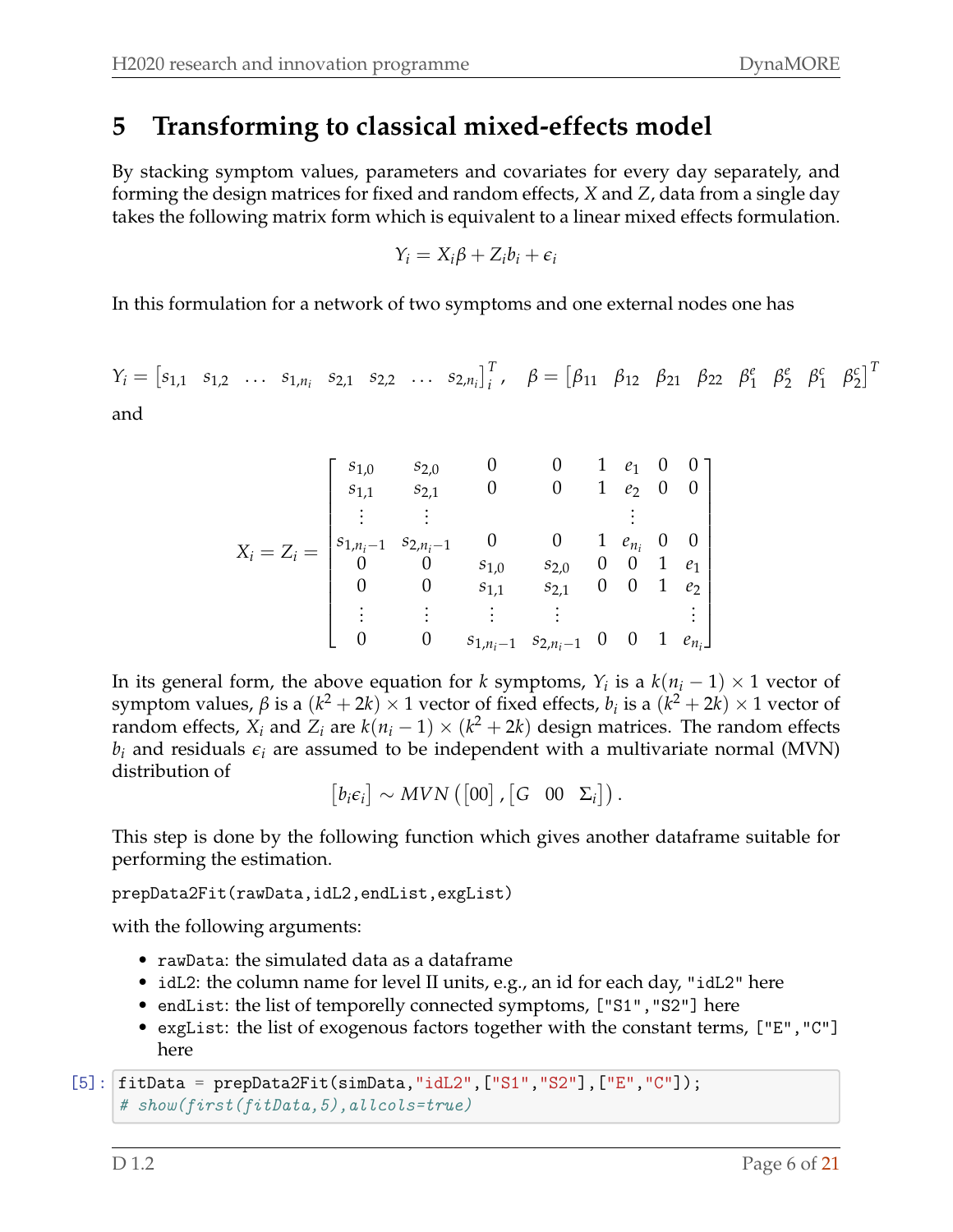$[6]$ :  $df = fitData[1:5,:]; df[:,3:end] = round.(df[:,3:end], digits=2);$ latexify(df)

|  | $1.0$   2.0   $-0.03$   $-0.07$   0.44   $-0.0$   0.0   0.49   0.0   1.0   0.0          |  |  |  |  |
|--|-----------------------------------------------------------------------------------------|--|--|--|--|
|  | $1.0$   3.0   0.2   -0.03   0.2   -0.0   0.0   0.19   0.0   1.0   0.0                   |  |  |  |  |
|  | $1.0$   $4.0$   $0.3$   $0.2$   $0.08$   $0.0$   $0.0$   $0.23$   $0.0$   $1.0$   $0.0$ |  |  |  |  |
|  | $1.0$   5.0   0.19   0.3   -0.04   0.0   -0.0   0.26   0.0   1.0   0.0                  |  |  |  |  |
|  | $1.0$   6.0   0.65   0.19   -0.17   0.0   -0.0   0.49   0.0   1.0   0.0                 |  |  |  |  |

#### **6 Setting up the formula for fitting**

The prepared data has more columns representing the response variable S, and the predictors including the connections in the network S11, S12, S21, S22, E1, E2, as well as the constant terms C1, C2. It also contains the level I time points tL1, and the level II identifiers idL2. We provide a function

setFormula(fitData)

which constructs the formula suitable to feed in the Julia package [MixedModels.jl.](https://juliastats.org/MixedModels.jl/stable/) This function is restricted only to a dataframe which has the exact columns as shown above.

```
[7]: frm = setFormula(fitData);
```
#### **7 Fitting**

We use the MixedModels. *i* package in Julia to perform the estimation. It is similar to the [lme4](https://github.com/lme4/lme4) in R but exhibits faster performance in our case.

```
[8]: fit = MixedModels.fit(MixedModel, frm, fitData, progress=false);
    show(fit)
```

```
Linear mixed model fit by maximum likelihood
S \degree 0 + S11 + S12 + S21 + S22 + E1 + E2 + (0 + S11 + S12 + S21 + S22 + E1<sub>U</sub>
 \rightarrow E2
+ C1 + C2 | idL2)
  logLik -2 logLik AIC AICc BIC
   246.8663 -493.7327 -407.7327 -401.4678 -215.3554
Variance components:
        ColumnVariance Std.Dev. Corr.
idL2 S11 0.019109 0.138235
        S12 0.065390 0.255715 +0.26
        S21 0.025455 0.159545 -0.50 +0.68
```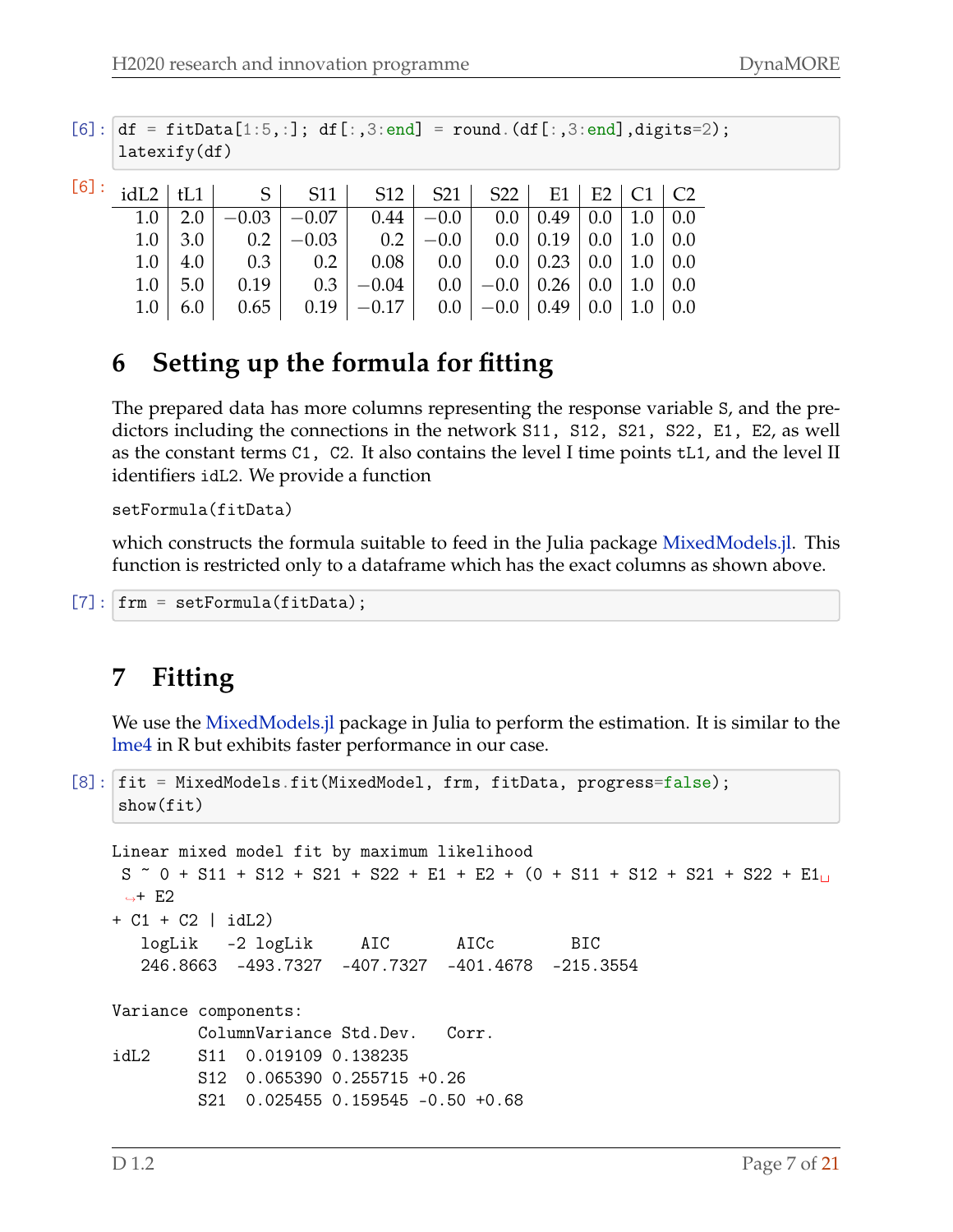S22 0.048207 0.219560 -0.70 +0.01 +0.37 E1 0.027348 0.165371 +0.49 +0.27 -0.05 -0.58 E2 0.021337 0.146070 +0.77 +0.57 -0.11 -0.45 +0.28 C1 0.031647 0.177895 -0.11 +0.20 +0.41 -0.15 +0.38 -0.45 C2 0.031128 0.176433 +0.33 +0.03 -0.15 -0.17 -0.31 -0.01 +0.34 Residual 0.017568 0.132545 Number of obs: 648; levels of grouping factors: 36

#### Fixed-effects parameters:

|                                    | Coef.                   | Std. Error             | Z <sub>1</sub>  | Pr(> z )           |
|------------------------------------|-------------------------|------------------------|-----------------|--------------------|
| S <sub>11</sub><br>S <sub>12</sub> | 0.16115<br>$-0.482173$  | 0.0441711<br>0.059415  | 3.65<br>$-8.12$ | 0.0003<br>$1e-15$  |
| S <sub>21</sub><br>S <sub>22</sub> | $-0.281178$<br>0.342208 | 0.0449767<br>0.0553473 | $-6.25$<br>6.18 | $1e-09$<br>$1e-09$ |
| F.1                                | 0.394389                | 0.0587841              | 6.71            | $1e-10$            |
| F.2                                | $-0.254405$             | 0.0542693              | $-4.69$         | $1e-05$            |

#### **8 Parameter recovery**

In order to investigate how well one can recover the parameters, we generate data with the following specifications:

- number of observations per day: 10
- $(\sigma^2, SNR) \in \{(0.01, 12), (0.02, 6), (0.06, 2)\}\$
- number of days, *N* ∈ {4, 6, . . . , 36}
- $\beta^{ar}$ ,  $\beta^e$  and  $\beta^c$  as before
- data is generated for one simulated subject, 1000 times repeat
- at every iteration new parameters are generated

The following code in Julia creates a folder called bootstrap in the current working directory and for each noise intensity, sigma = .02 here, saves the true and estimated parameters of each simulation in different folders, re and reh, based on the number of days as CSV files. Fixed-effects and the variances of random-effects are collected in two separate CSV files as well.

```
function loopSim(csvDir, nSim, S0_max, sigma, n, P)
    feh = zeros(nSim, 6)sig = zeros(nSim, 9)col = []endList = ["S1", "S2"];
    exglist = [\nVert x \nVert, \nVert C \nVert];for j in 1:nSim
```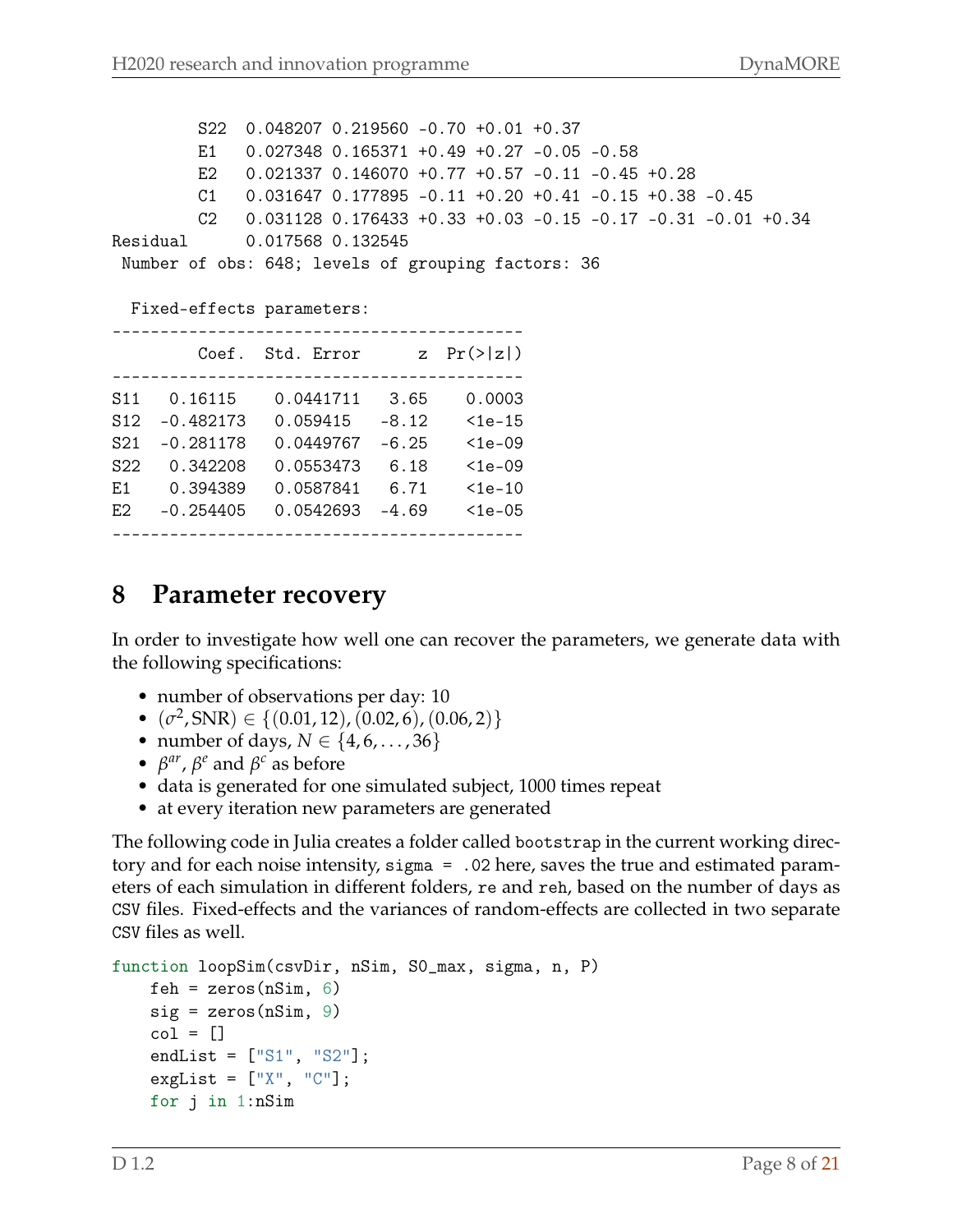```
par = parLARMEx(b=hcat(P.b_aar,P.b_x,P.b_c), nL2Max=n);fName = joinpath(csvDir, "re", @sprintf("re_n%02d_%03d.csv", n, j));
        re2csv(par, n, ["M1","M2"], ["X","C"], fName);
        sim = simLARMEx(nL2=n, S0_max=S0_max, sigma=sigma);
        simData, _{-,-} = genData(par, sim);
        fitData = prepData2Fit(simData, "idL2", endList, exgList);
        frm = setFormula(fitData);
        res = MixedModels.fit(MixedModel, frm, fitData, progress=false);
        reh = DataFrame(only(raneftables(res)))
        CSV.write(joinpath(csvDir, "reh", @sprintf("reh_n%02d_%03d.csv",n,j)), reh)
        feh[j,:] = coef(res)sig[j,:] = vac(collect(res.sigmas.idL2), res.sigma)col = coefnames(res)end
    return feh, sig, col
end
function wrapScropt()
    baseDir = @sprintf("./bootstrap") # where to save data
    mkpath(baseDir)
    nSim = 1000 # number of simulations
    b_{var} = .03 * [1 1 1]; SO_{max} = .5; sigma = .02;nDay = 4:2:37 # number of days
    par = parLARMEx(b_var=b_var, nL2Max=1000); # generate RE for a large number of days
    sim = simLARMEx(SO_max=SO_max, sigma=sigma); # specify the simulation setting
    for n in nDay
        csvDir = joinpath(baseDir, @sprintf("sig%.2f/n%02d/",sigma,n))
        mkpath(csvDir)
        fehName = @sprintf("feh_n%02d.csv",n) # CSV to store fixed-effects
        for d in ["re" "reh"] # folders for true and estimated random-effects
            cD = \text{joinpath}(csvDir, d)mkpath(cD)
        end
        try
            feh, reSig, col = loopSim(csvDir, nSim, S0_max, sigma, n, par)
            feh = DataFrame(feh, col)
            CSV.write(joinpath(csvDir, fehName), feh)
            reSig = DataFrame(reSig,vcat(col,["C1", "C2", "sigma"]))
            CSV.write(joinpath(csvDir, @sprintf("sig_n%02d.csv",n)), reSig)
        catch e
            bt = catch_backtrace()
            msg = sprint(showerror, e, bt)
            println(msg)
            break
          end
```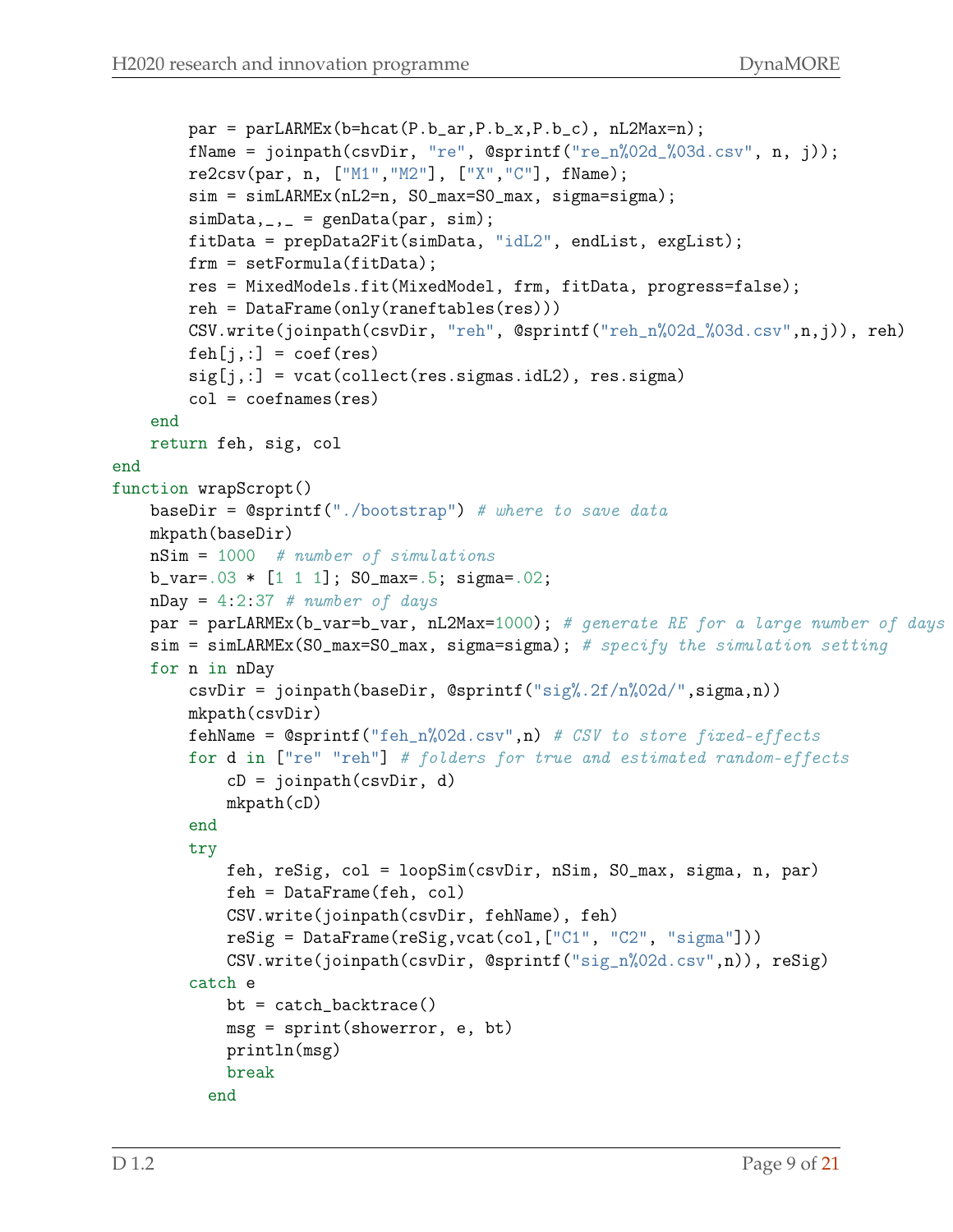```
end
end
wrapScript()
```
The code takes a couple of hours, depending of course on the computational power. Using the estimated parameters we construct bootstrap confidence intervals for the fixed-effects, Figure [2,](#page-10-0) and the variance of random-effects, Figure [3.](#page-11-0)

<span id="page-10-0"></span>

**Figure 2:** Estimations of fixed effects for different levels of noise intensity and number of days. The number of observations per day is 10. True values of parameters are highlighted bold on x axes. For every number of days at the horizontal axes, three lines are drawn representing the bootstrap 95% confidence intervals around the median depicted by cross signs. Every line is color-coded to demonstrate one noise intensity. Data has been generated for one simulated subject, 1000 times repeatedly, with  $(\sigma^2, \text{SNR}) \in \{(0.01, 12), (0.02, 6), (0.06, 2)\}$  and estimations are done using *MixedModels.jl* package in Julia.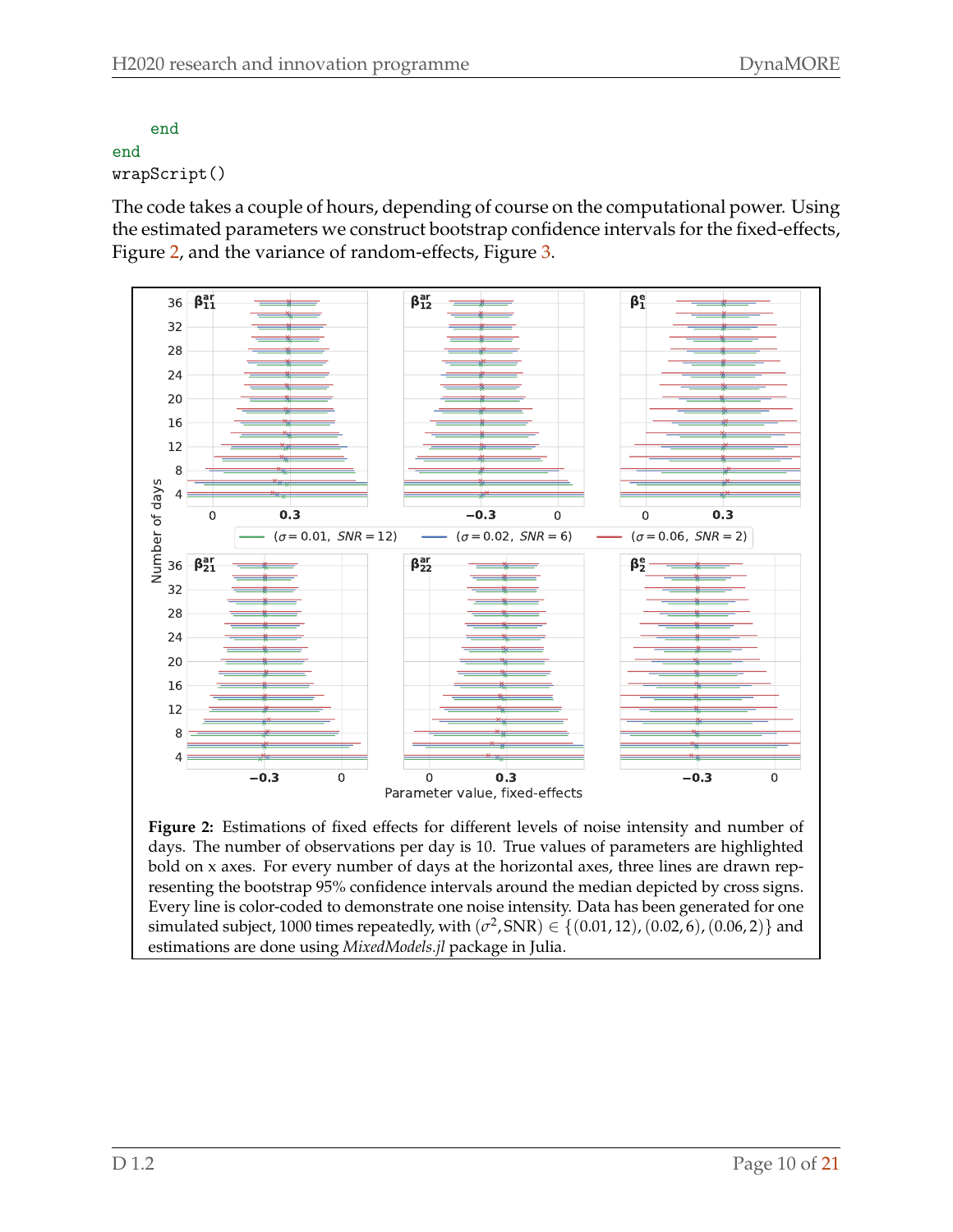<span id="page-11-0"></span>

We also calculate the relative estimation error,  $\delta$ , in the aforementioned cases as  $\delta_{\theta}$  =  $|\hat{\theta} - \theta|/|\theta|$  in which  $\theta$  and  $\hat{\theta}$  are the true and estimated parameters respectively with  $(\sigma^2, SNR) = (0.02, 6)$ . To avoid computational difficulties only random effects larger than 0.02 are considered in these analyses. We also report only the coefficients present in a network representation, i.e.,  $β^{ar}$ ,  $β^e$ ,  $b^{ar}$  and  $b^e$ . This is to show that in a mixed effects model the prediction of random effects is not as reliable as fixed effects in terms of being able to recover the parameters varying over days in our case. The reason is that only the variance of random effects are present in the likelihood function and individual values are not estimated directly but only up to their variance. More precisely what one gets as the output of software packages like [MixedModels.jl](https://juliastats.org/MixedModels.jl/stable/) in Julia or [lme4](https://github.com/lme4/lme4) in R holds only for the expected values and should not be considered as single parameter estimations. In the following figure it is clearly seen that the median relative estimation error for random effects approaches to about 40% as the number of days grows and the change is mini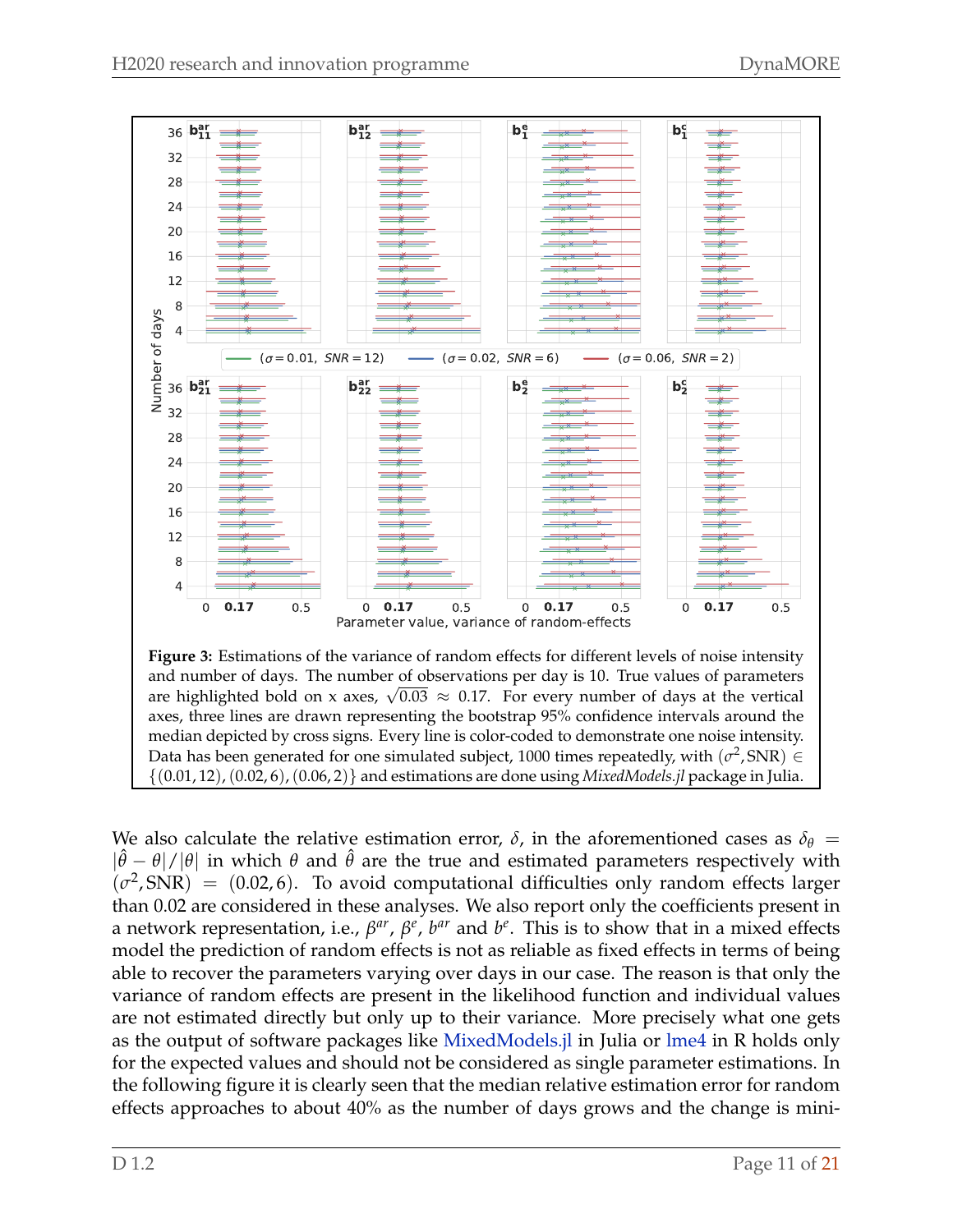mal after 20 days. Whereas, for the fixed effects, the value is below 20% which indicates that with a reasonable amount of data one could hope for even better estimates for the fixed effects but this is still far from being optimal. The two separate solid and dashed lines correspond to the coefficients of the exogenous factors which have poor estimations compared to others, Figure [4.](#page-12-0)

<span id="page-12-0"></span>

**Figure 4:** *Mean relative estimation errors*. Solid and dashed lines represent the mean relative estimation errors for the six parameters of a network as in Figure **??** fixed. Data is generated for one simulated subject, 1000 times repeatedly, with  $(\sigma^2, SNR) = (0.02, 6)$  and estimations are done using *MixedModels.jl* package in Julia. The two lines with higher relative errors correspond to exogenous factors.

## **9 Conclusion**

In this work, we studied an extension of linear mixed-effects models by adding an autoregressive component to model the network representation of mental state which is suitable to model intensive longitudinal data, the so-called ecological momentary assessments acquired by experience sampling methods. Specifically, we assumed the simplest possible network of two causally interacting state nodes under the influence of external factors represented by a node acting on both states in a contemporaneous fashion.

We showed briefly how this representation is mathematically formulated and detailed the implementation of such a model in Julia. The practical implementation of the data generating process was shown by explicit codes which will be available on online public repository, e.g., GitLab, as Julia package or a webapp accompanied by manuals as notebooks like this report as well as all their implementations in Julia. We also provided exemplary code for performing a bootstrap analysis to construct confidence intervals for the estimations. The goal here was to calibrate the model through simulations by quantifying the estimation errors. More calibration and validation will be performed as more data acquired in the course of the ongoing DynaMORE project.

Given that our target was building individualized networks, we based our study on a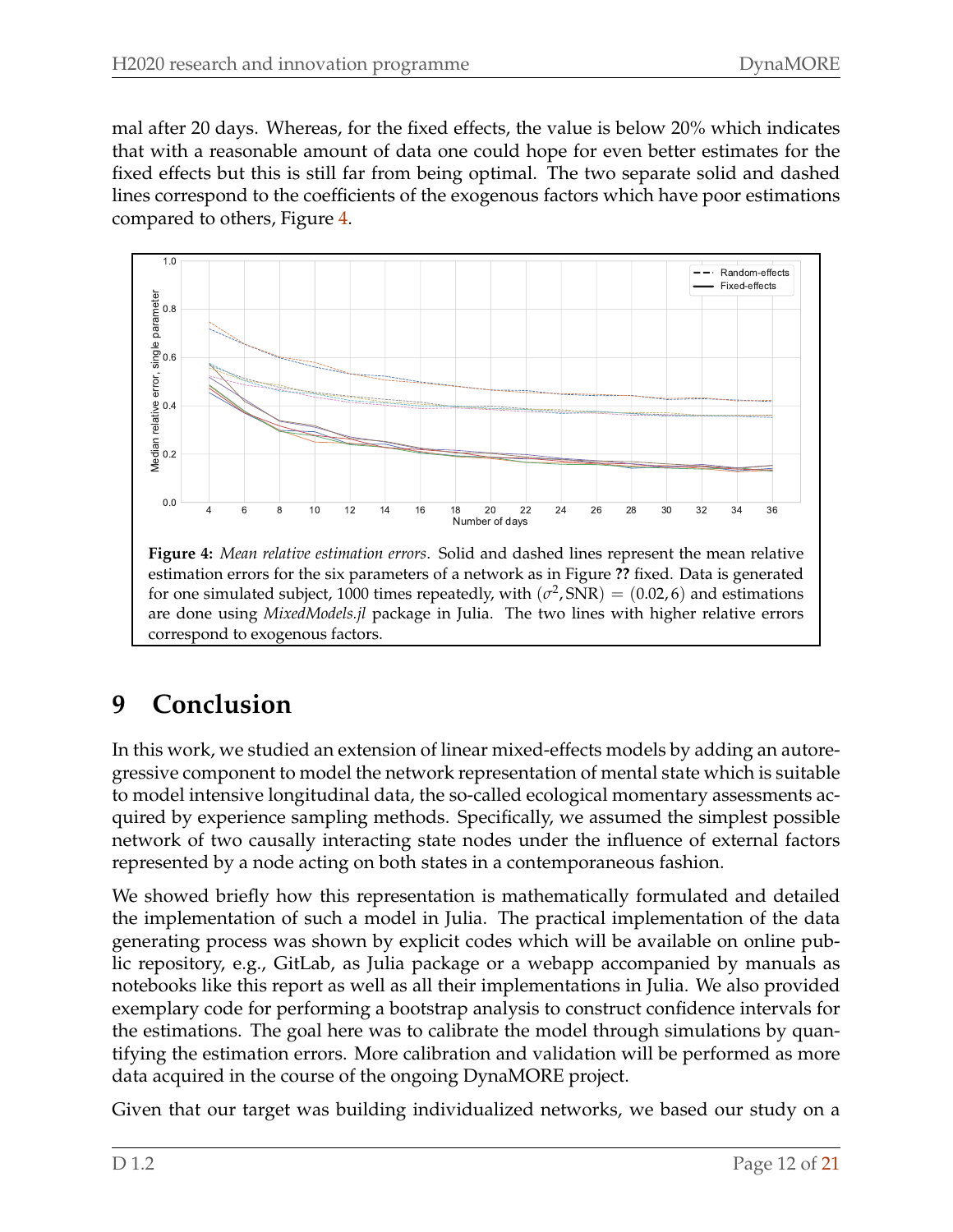two-level model with daily observations nested in days for a specific respondent. Using simulated data, we constructed bootstrap confidence intervals for the fixed effect parameters and showed what one could expect from this model as more days are added to the observation. We argued that random effects are not directly estimated in this procedure and highlighted the difference between the relative estimation errors for fixed and random effects which showed that in a mixed model random effects are identified less precisely and as the number of observations increases the gain in precision is very little. Therefore, in order to infer individual networks from ecological momentary assessments, one should build a two-level model with daily observations nested in days for a single respondent.

We mainly considered one aspect of study design related to sample size and varied the number of observations per subject by adding more days. We also showed how sensitive such a model might be to the intensity of noise in data. However, the provided code could be modified to study other variants to these scenarios.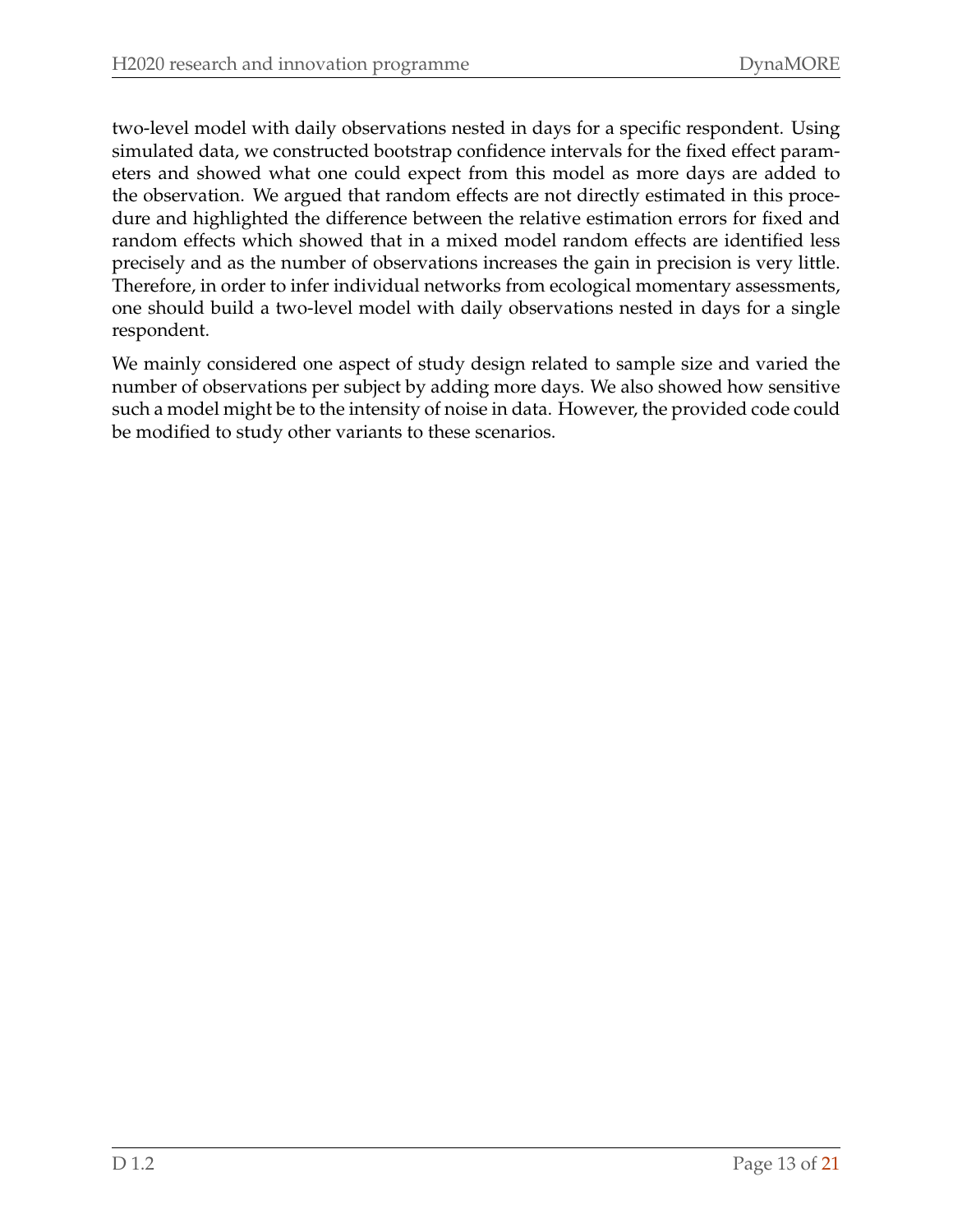#### **9.1 Appendix:** helperSim.jl

using LinearAlgebra, Random, Distributions, DataFrames using MixedModels, CSV, CategoricalArrays, Latexify

 $"$ """

parLARMEx(;b=[], nVar=2, seed=0, nL2Max=100, nSamp=20000, B\_ar=.3, B\_e=.3, b\_var=[.03 .03 2])

Construct the struct holding the settings for generating parameters for simulation.

```
The default values of the keyword arguments specify a model with two
temporally connected network nodes with one exogenous factor acting on both.
## keyword arguments:
- b = [] : if provided with a matrix random-effects are extracted,
            otherwise generated
- `nVar = 2`: number of temporally connected nodes
- `seed = 0`: an integer to to replicate, 0 to initialize the
              random-number-generator anew
- `nL2Max = 100`: how many random-effects to generate
- `nSamp = 20000`: initial sample size for generating random-effects,
                   see genRE_CS() for explanation
- {}^{\circ}B_{a}r = .3 : absolute value of fixed-effects autoregressive coefficients,
               \dot{=} [] \dot{} for random values between 0.1 and 0.6
- {}^{\circ}B_{-}e = .3': absolute value of fixed-effects exogenous coefficients,
              \equiv [] \circ for random values between 0.1 and 0.6
- `b_var = [.03 .03 .03]`: for constructing a default variance-covariance of RE
"""
mutable struct parLARMEx
    nVar::Int
    seed::Int
    rng ::AbstractRNG
    nL2Max::Int
    nSamp::Int
    "Fixed-effects autoregressive coefficients"
    B_AR::Matrix{Float64}
    "Fixed-effects exogenous coefficients"
    B_E::Vector{Float64}
    b_var::Matrix{Float64}
    "Variance-covariance of random-effects"
    b_cov::Matrix{Float64}
    "Random-effects autoregressive coefficients of size [`nVar^2` x `nL2Max`]"
    b_ar::Matrix{Float64}
    "Random-effects exogenous coefficients of size [`nVar` x `nL2Max`]"
```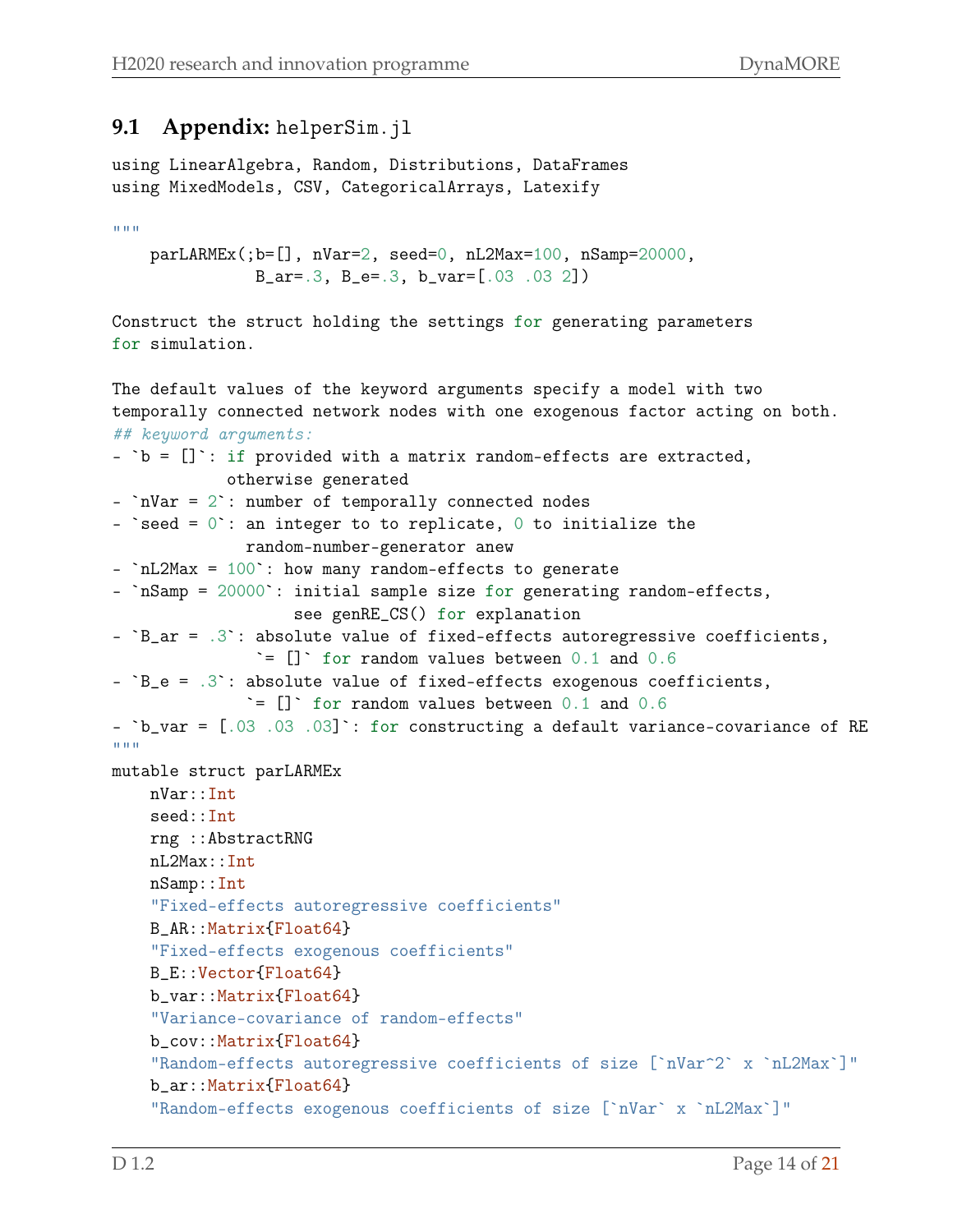```
b_e::Matrix{Float64}
    "Random-effects constant terms of size [`nVar` x `nL2Max`]"
    b_c::Matrix{Float64}
    function parLARMEx(;b=[], nVar=2, seed=0, nL2Max=100, nSamp=20000,
                        B_ar=.3, B_e=.3, b_var=[.03 .03 .03])
        if seed == 0rng = MersenneTwister();
        else
            rng = MersenneTwister(seed);
        end
        if isempty(B_ar)
            B_AR = rand(rng, .1:.01:.6, 2, 2) .* [1 -1 ; -1 1]
        else
            B_AR = B_ar : * [1 -1 ; -1 1] #.6 .* Matrix(1.0I, nVar, nVar) .- .3;
        end
        G = Diagonal(vcat(b_var[1]*ones(nVar^2),repeat(b_var[2:end],inner=nu)^));if isempty(b)
            b_ar,b_e,b_c,b_cov = genRE_CS(rng,G,B_AR,nL2Max,nSamp)
        else
            sample(rng, 1:size(b)[1], nL2Max)b_ar = b[samp,1:nVar^2];b_e = b[samp,(nVar^2+1):(nVar^2+nVar)];b_c = b[samp, (nVar^2+nVar+1):(nVar^2+2*nVar)];b_var = b_cov = reshape(Float64[], 0, 2)nSamp = 0end
        if isempty(B_e)
            B_E = \text{rand}(rng, .1:.01:.6, 2, 1) .* [1; -1]else
            B_E = B_e .* [1; -1]end
        return new(nVar,seed,rng,nL2Max,nSamp,B_AR,B_E,b_var,b_cov,b_ar,b_e,b_c)
    end
end
""""
    simLARMEx(;rng=MersenneTwister(), nObsL1=10, nL2=36, sigma=.02,
               SO_{max} = .5, E = []Construct the `struct` holding the settings for generating simulated data.
By the default values of the keyword arguments it is assumed that the data
generating process has a two-level structure. The multiple observations are
made on level I and these are nested in level II units.
## keyword arguments:
```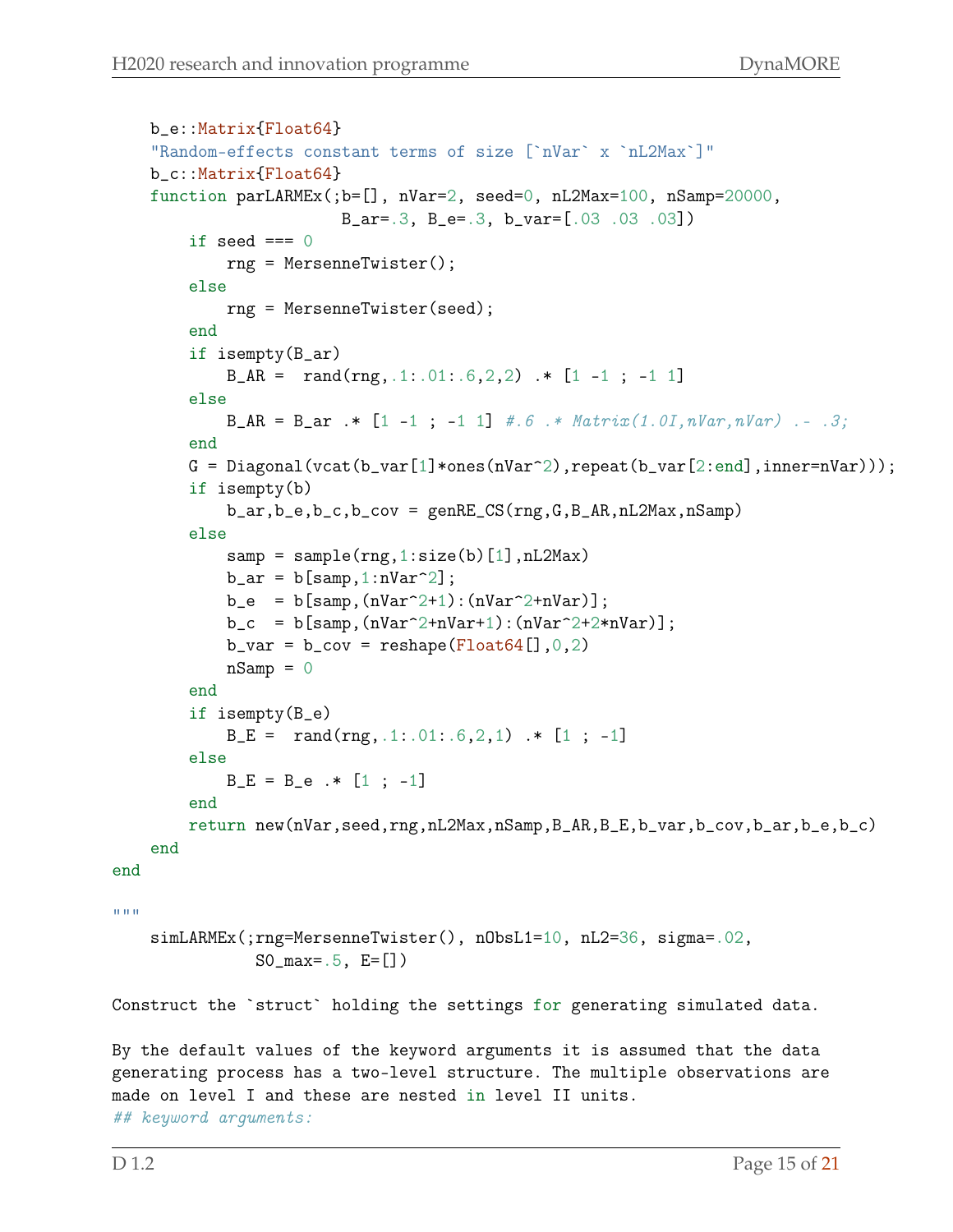```
- `rng = MersenneTwister()`: feed `parLARMEx.rng` for consistency and
                             replication, initialized anew by default
- `nObsL1 = 10`: number of observation on level I
- `nL2 = 36`: number of units on level II
- `sigma = .02 : variance of noise
- `S0_max = .5`: determines the amplitude of initial values and exogenous
                 factors, 0.5 to keep trajectories mostly in [-1,1]
- E = []: known exogenous factors of size ['nL2' x 'nObsL1'],
            drawn randomly from [0,`S0_max`] by default
"""
mutable struct simLARMEx
    nObsL1::Int
    nL2::Int
    sigma::Float64
    S0::Matrix{Float64}
    E::Vector{Float64}
    function simLARMEx(;rng=MersenneTwister(), nObsL1=10, nL2=36, sigma=.02,
                        SO_{max} = .5, E = []rangeS = range(0, stop=SO_max, length=50)if isempty(E)
            E = sample(rng,rangeS,(nL2*nObsL1));
        end
        S0 = sample(rng, [-1 1], nL2).*
             hcat(sample(rng,rangeS,nL2),sample(rng,-rangeS,nL2))
        return new(nObsL1,nL2,sigma,S0,E)
    end
end
"'' """
    genRE_CS(rng,G,B_AR,nL2Max,nSamp)
Generate random-effects parameter.
For consistency it is advised that one instance of a random-number-generator
should be used throughout the simulation. This function is called inside the
constructor of `parLARMEx` and draws a sample of size `nSamp` from a
multivariate normal Distributions MVN(0, {}^c G^c). Then using the fixed-effect
autoregressive coefficients, `B_AR`, retains tha random-effects for which
the eigenvalues of the sum of fixed- and random-effects are less tha one.
This guarantees that the autoregressive component of the process is stable.
Finally a number of `nL2Max` parameter sets are returned in the matrices
`b_ar`, `b_e`, `b_c` and their variance-covariance matrix as `b_cov`.
## Example:
b_ar,b_e,b_c,b_cov = genRECSS(rng, G, B_AR, nL2Max, nSamp)"""
```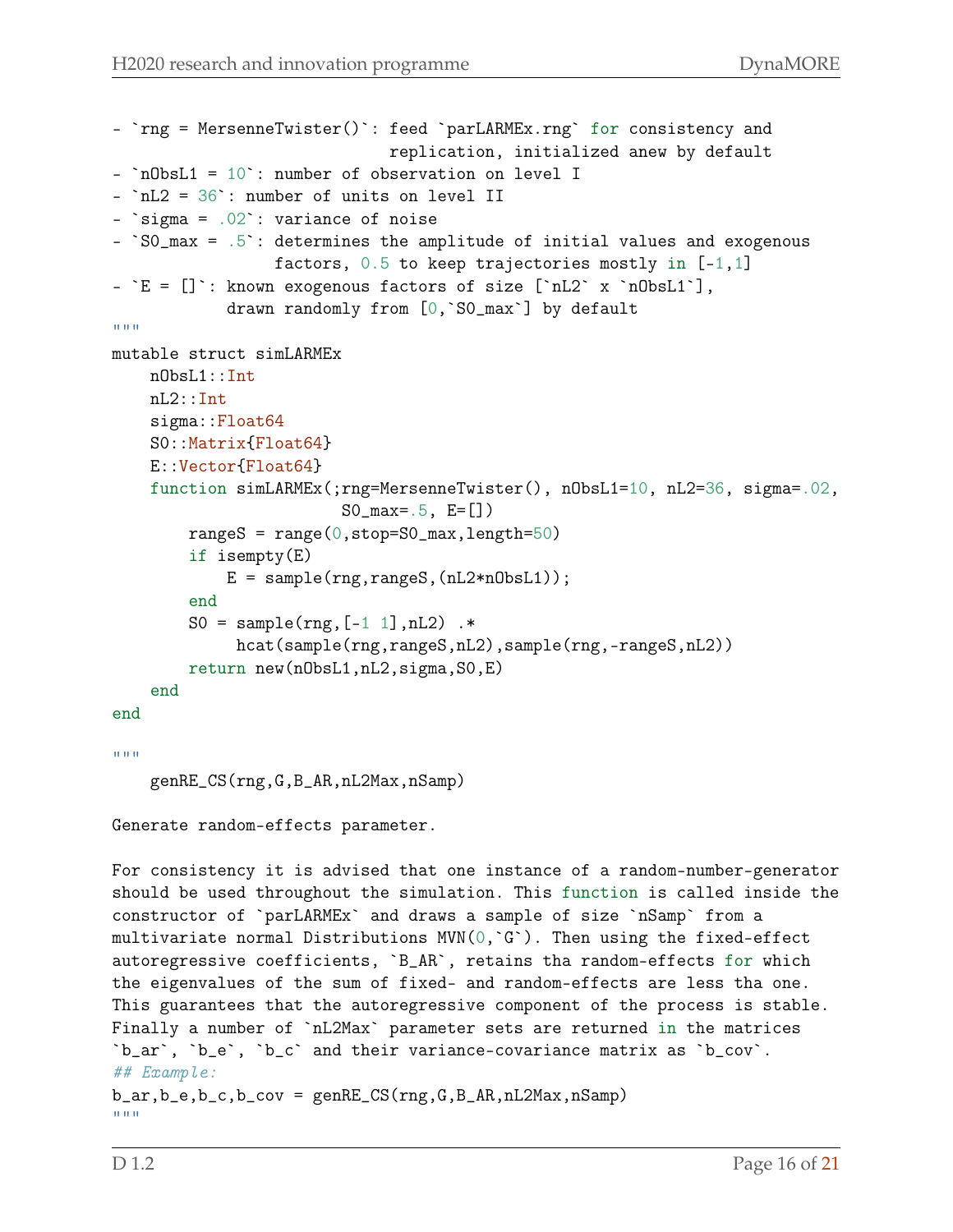```
function genRE_CS(rng, G, B_AR, nL2Max, nSamp)
    \mathbf{nVar} = \mathbf{size}(\mathbf{B}\_{\mathbf{AR}})[1] # nE = length(b\_var) - 1; d = nVar^2 + nVar^*nE;mvn = MvNormal(G);ri = rand(rng,mvn,nSamp);ind = all.(eachslice(abs.(ri[i:(nVar^2+1*nVar),:]) .< .9,dims=2));
    ri = ri[:,ind];r1 = reshape(ri[1:nVar^2, :],nVar,nVar,size(ri)[2]) .+ B_AR;
    eg = eigvals.(eachslice(r1, dims=3));ind = [!any(abs.(i).>1) for i in eg];
    ri = ri[:,ind];a = 1:nVar^2;e = (nVar^2+1):(nVar^2+nVar);c = (nVar^2+nVar+1): (nVar^2+2*nVar);
    \texttt{sample}(\texttt{rng},\texttt{axes}(\texttt{ri},2),\texttt{nl2Max})b_ar = ri[a,samp]b_e = ri[e, samp]b_c = ri[c, samp]return b_ar,b_e,b_c,cov(ri');
end
"'' """
    genData(P,S)
Generate simulated data given two `struct` of parameter and data
specifications.
It returns the simulated data along with the noiseless data as
dataframes and the signal-to-noise-ratio `SNR`.
## Example:
simData,simData0, SNR = genData(parLARMEx(),simLARMEx());
\cdots ""
function genData(P,S)
    data1 = zeros(S.nL2*S.nObsL1,P.nVar)
    data0 = copy(data1)rho = 0 # Noise\_rho;Sigma = Matrix((S.sigma-rho)I,P.nVar,P.nVar) .+ rho;
    for i in 1:S.nL2
        BAR = P.B_AR + reshape(P.b_ar[i,:],P.nVar,P.nVar)';
        E1 = S.E[((i-1)*S.nObsL1+1):(i*S.nObsL1)]mvn = MvNormal(Sigma);
        d1 = copy(transpose(rand(P.rng,mvn, S.nObsL1)));
        d0 = 0 .* d1;
        d1[1,:] = S.S0[i,:];
```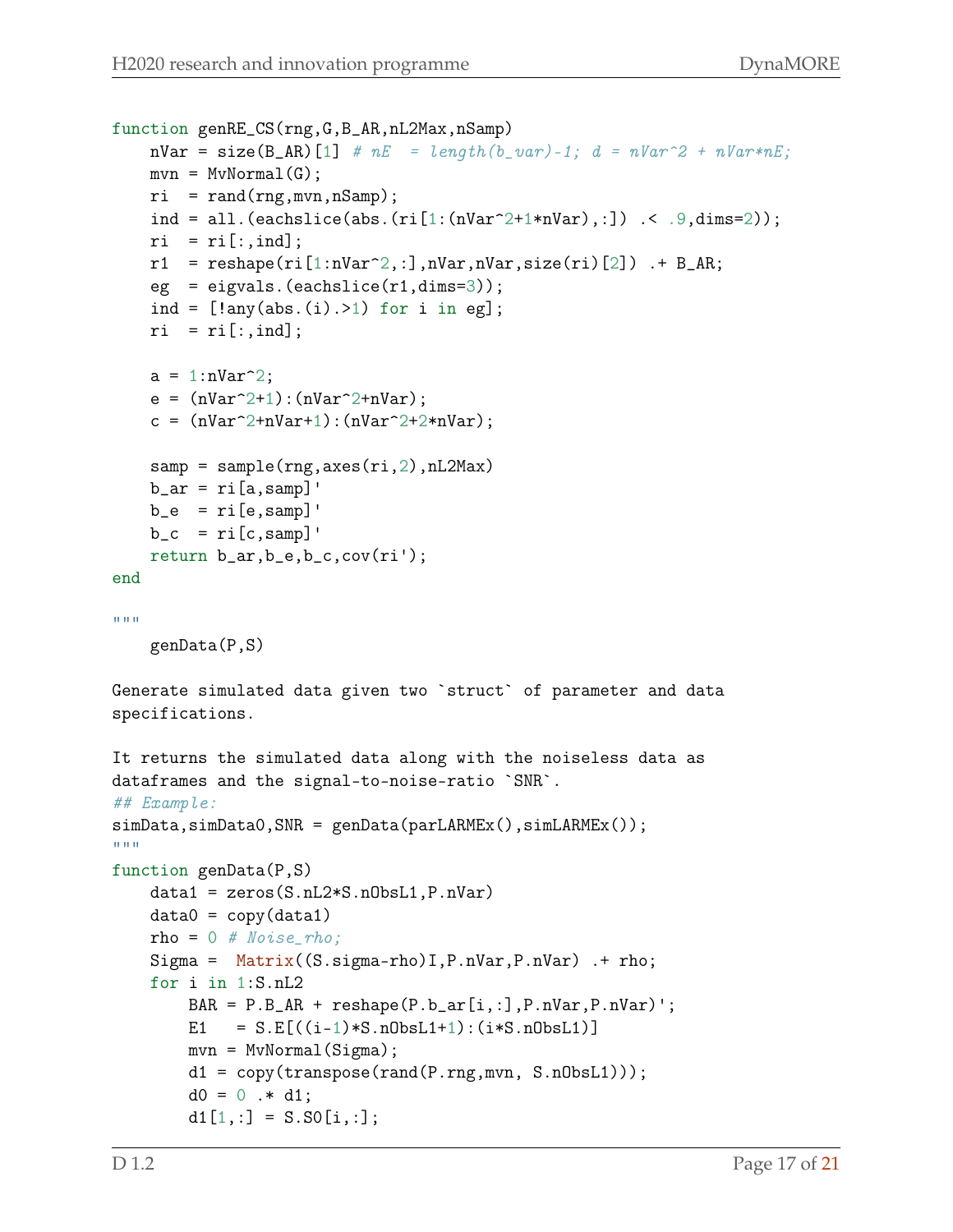```
d0[1,:] = S.S0[i,:];ib = 1for t in 2:(S.nObsL1)
            d1[t,:] += BAR * d1[t-1,:] + (P.B_E . + P.b_e[i,:]) *
                        E1[t] + P.b_c[i,:]d0[t,:] += BAR * d0[t-1,:] + (P.B_E + P.b_e[i,:]) *E1[t] + P.b_c[i,:]end
        data1[((i-1)*S.nObsL1+1):(i*S.nObsL1),:] = d1[1:S.nObsL1,:]data0[((i-1)*S.nObsL1+1):(i*S.nObsL1),:] = d0[1:S.nObsL1,:]end
    tL1 = repeat(1: S.nObsL1, S.nL2);idL2 = repeat(1: S.nL2, inner=S.nObsL1);if all(P.B_E == 0)simData = DataFrame(idL2=idL2, tL1=tL1);simData0 = DataFrame(idL2=idL2,tL1=tL1);
        \text{cols} = [\text{``S1''}, \text{``S2''}]else
        simData = DataFrame(idL2 = idL2, tL1 = tL1, E=S.E);simData0 = DataFrame(idL2=idL2,tL1=tL1,E=S.E);
        cols = ["S1","S2","E"]
    end
    for i in 1:P.nVar
        insertcols!(simData, i+2, cols[i] \Rightarrow data1[:, i]),insertcols!(simData0,i+2,cols[i] \Rightarrow data0[:,i]);
    end
    SNR = var(data0) / Signa[1,1]return simData, simData0, SNR;
end
"'' """
    prepData2Fit(rawData,idL2,endList,exgList)
Prepare simulated\real data to be fit by LARMEx.
It is assumed that data has been acquired by ecological momentary
assessment where respondent are observed multiple times in the course
of several days or weeks.
## Arguments:
- `rawData`: simulated or real data as a dataframe
- `idL2`: column name for level II units, e.g., an id for each day,
          `"idL2"` here
- `endList`: list of temporelly connected symptoms, `["S1","S2"]` here
- 'exgList': list of exogenous factors together with the constant terms,
```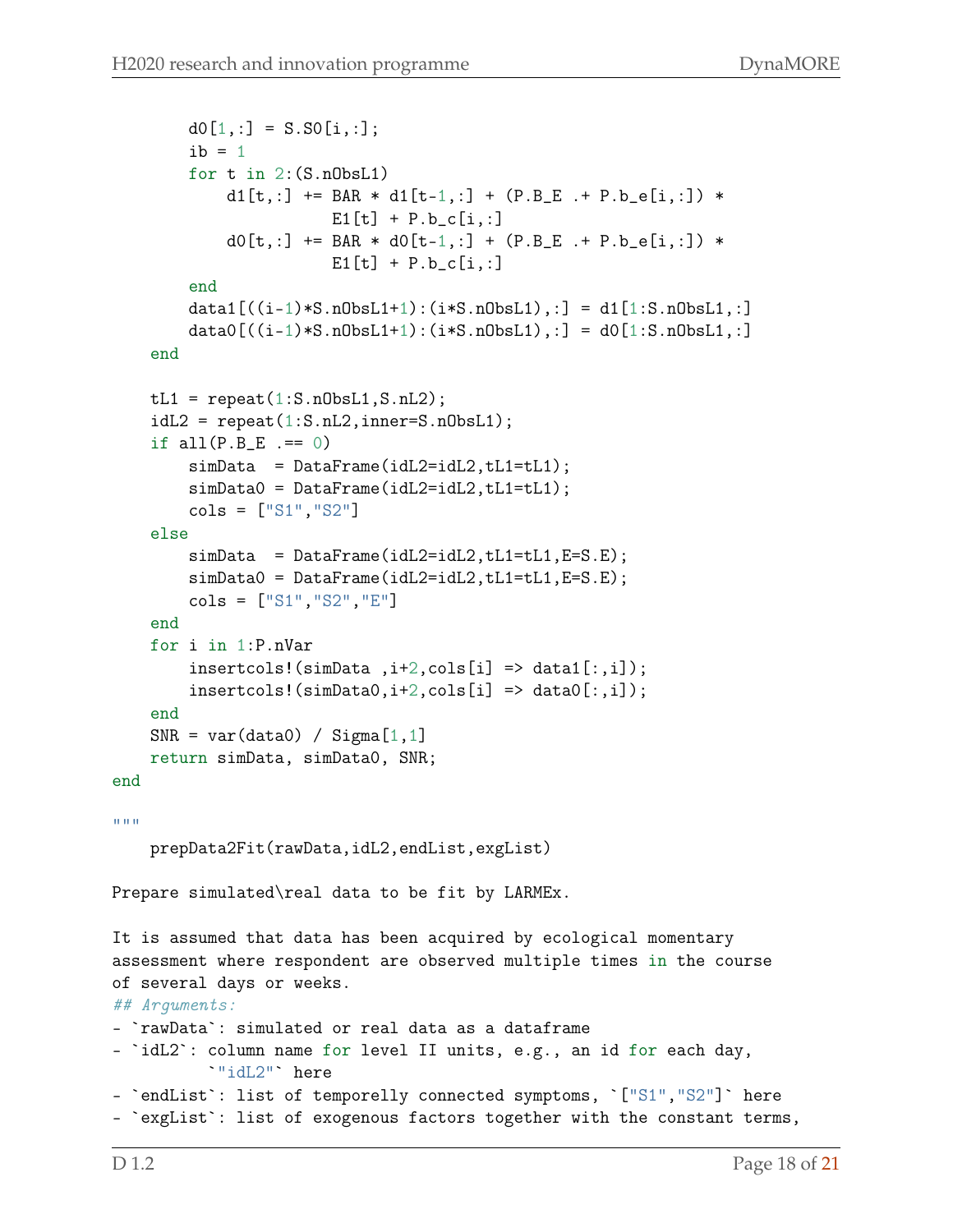```
`["E","C"]` here
"'' """
function prepData2Fit(rawData,idL2,endList,exgList)
    nVar = length(endList)
    nExg = length(exgList)
    colS = map(string,repeat(endList,inner=nVar),repeat(1:nVar,nVar));
    col = [\text{"idL2";\text{"tL1";\text{"S";colS}}]if "E" in exgList
         col = \text{vcat}(\text{col}, \text{map}(\text{string}, \text{repeat}([\ulcorner \mathbb{E} \urcorner], \text{nVar}), 1: \text{nVar}))end
    if "C" in exgList
         col = vacat(col, map(string, repeat([\lceil "C \rceil], nVar), 1:nVar))end
    D = reshape(Float64[], 0,3+nVar^2+nVar*nExp)
    l2ID = unique(rawData.idL2);
    for sj in l2ID
         d1 = rawData[rawData.idL2.==sj,:];nObs = size(d1, 1);iD = repeat(Matrix(d1[2:end, 1:2]), nVar);dS = Matrix(d1[2:nObs,endList]);S = reshape(dS, nVar*(nObs-1), 1);
         dL = kron(Matrix(11, nVar, nVar), Matrix(d1[1:(nObs-1), endList]));
         cat = hcat(iD, S, dL)if "E" in exgList
             dE = kron(Matrix(1.0I,nVar,nVar),Matrix(d1[2:nObs, ["E"])));
             cat = heat(cat, dE)end
         if "C" in exgList
             C = repeat([1], nObs-1);dC = kron(Matrix(11,nVar,nVar),C);cat = heat(cat, dC);end
         D = \text{vcat}(D, \text{cat})end
    fitData = DataFrame(D,col);fitData[:, 1:2] = convert.(Int16, fitData[:, 1:2]);fitData[!,idL2] = categorical(fitData[:,idL2]);
    return fitData;
end
""""
    setFormula(fitData)
```
Generate a mixed-effects formula from a specifically formatted dataframe.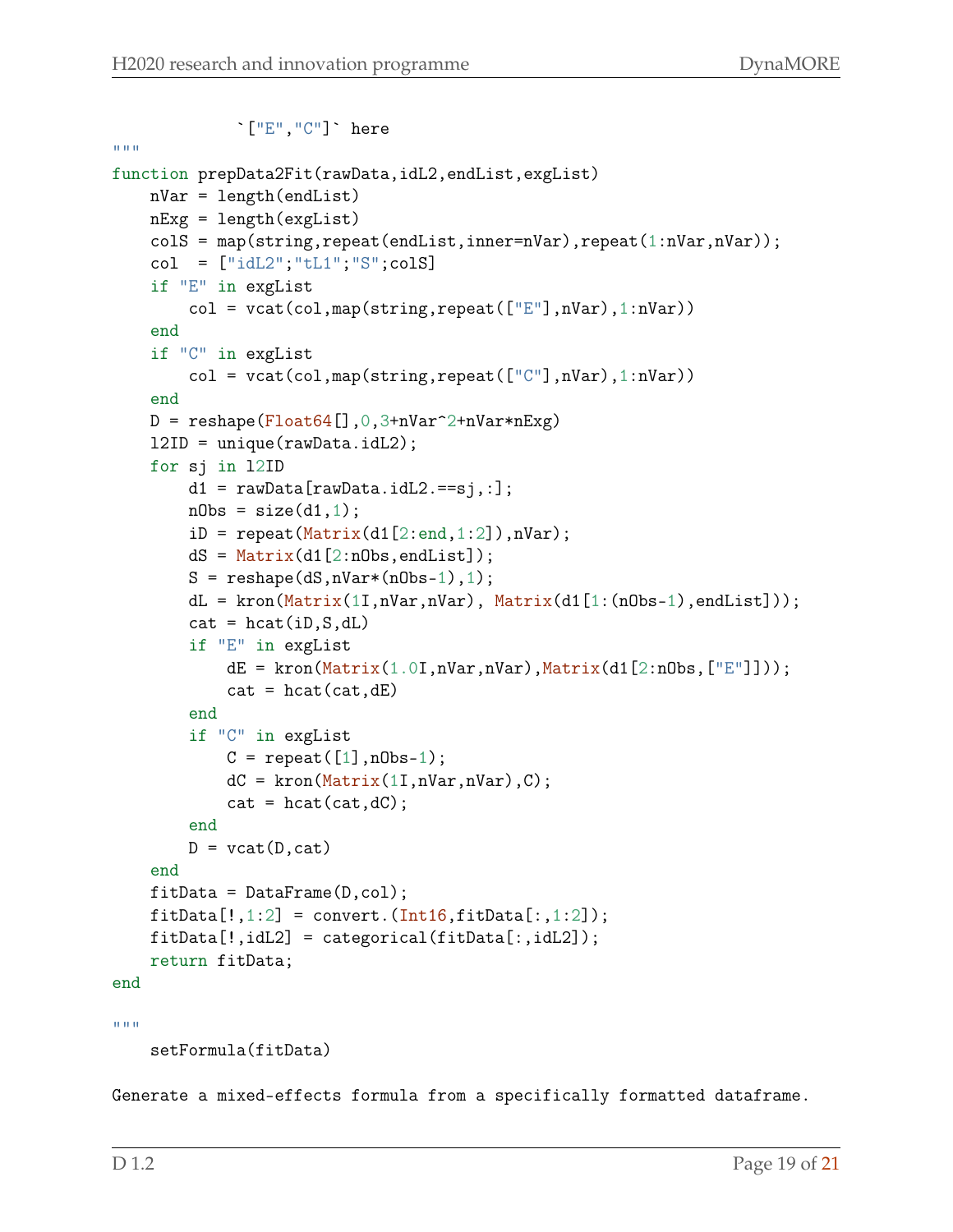```
The input is supposed to have a special format where in a two-level
longitudinal data the level II identifiers are in the first and the
stacked observation in the third columns. The columns `4:end` are
supposed to represent the network structure and constant terms.
## Example:
`names(fitData)`:
11-element Vector{String}: ["idL2","tL1","S","S11","S12","S21","S22",
                               "E1","E2","C1","C2"]
""""
function setFormula(fitData)
    cols = names(fitData);idL2 = cols[1];colS = cols[3];
    colRE = cols[4:end];indC = findall(x -> occursin("C", x), colRE);colFE = copy(colRE);
    deleteat!(colFE,indC);
    frm = string(colS," \degree 0 +",join(colFE,'+')," + (0+",join(colRE,'+'),
                   "| ", idL2, ")")
    return @eval(@formula($(Meta.parse(frm))));
end
""""
    re2csv(P,n,endList,exgList,fName)
Save the random-effects from a `parLARMEx` instance as a CSV file.
"'' """ "''function re2csv(P,n,endList,exgList,fName)
    nVar = P.nVar
    col = map(string, repeat(endList, inner = nVar), repeat(1:nVar, nVar));D = P.b_ar[1:n,:]if "E" in exgList
        col = \text{vcat}(\text{col}, \text{map}(\text{string}, \text{repeat}([\mathbb{F}^n], \text{nVar}), 1:\text{nVar}))D = \text{hcat}(D, P.b_e[1:n,:])end
    if "C" in exgList
        col = vacat(col, map(string, repeat([\lceil "C \rceil], nVar), 1:nVar))D = \text{hcat}(D, P.b_c[1:n,:])end
    re = DataFrame(D,col)CSV.write(fName,re)
end
"" "" ""
```

```
fe2csv(P,n,endList,exgList,fName)
```